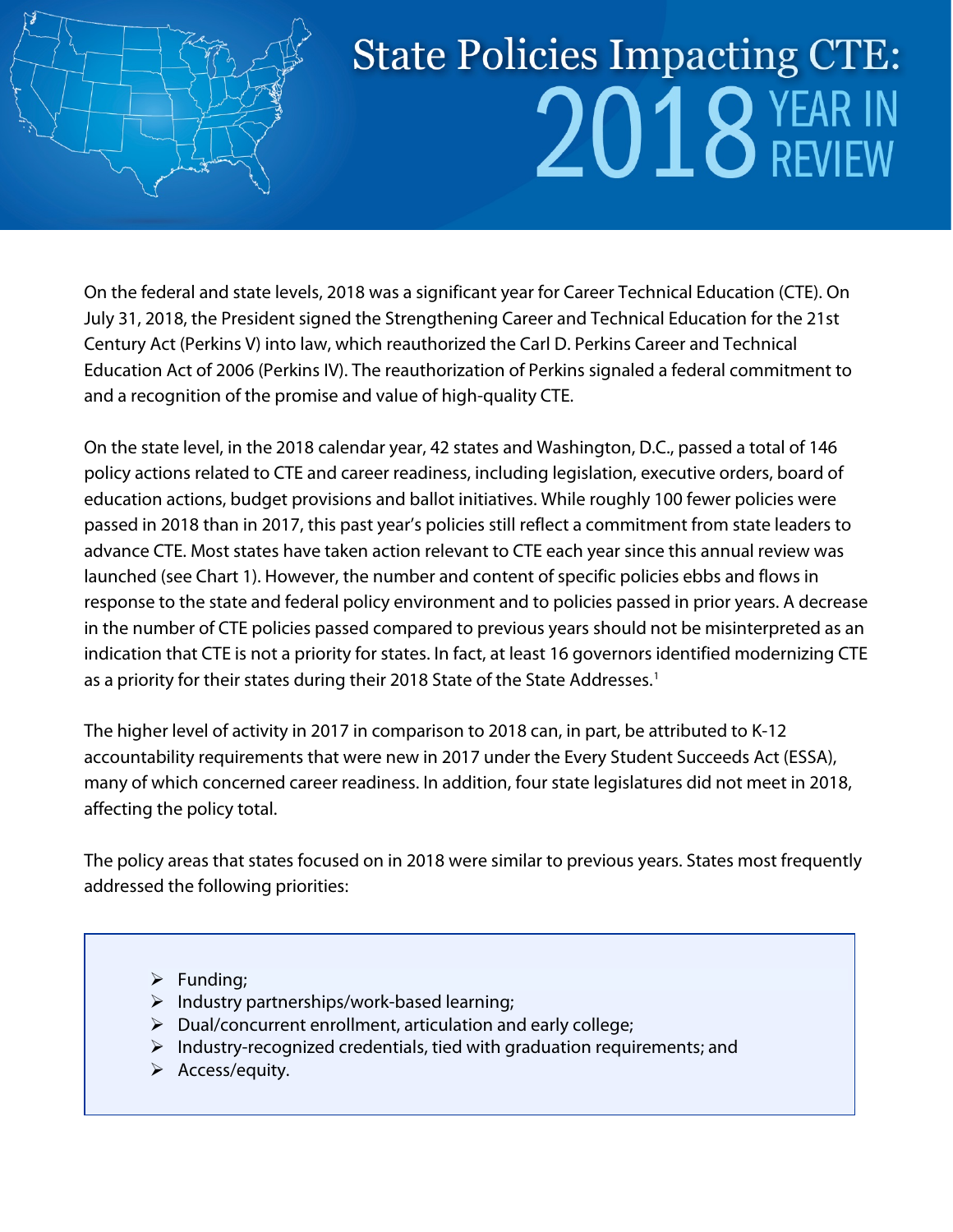



*Chart 1: Number of states passing CTE-related policies and number of CTE-related policies passed, 2014-18*

This report from Advance CTE and the Association for Career and Technical Education (ACTE) is the sixth annual review of CTE and career readiness policies across the United States. It represents the most comprehensive national snapshot of state activity related to CTE and career readiness and provides a critical opportunity for state and national leaders to reflect on national trends and consider future directions.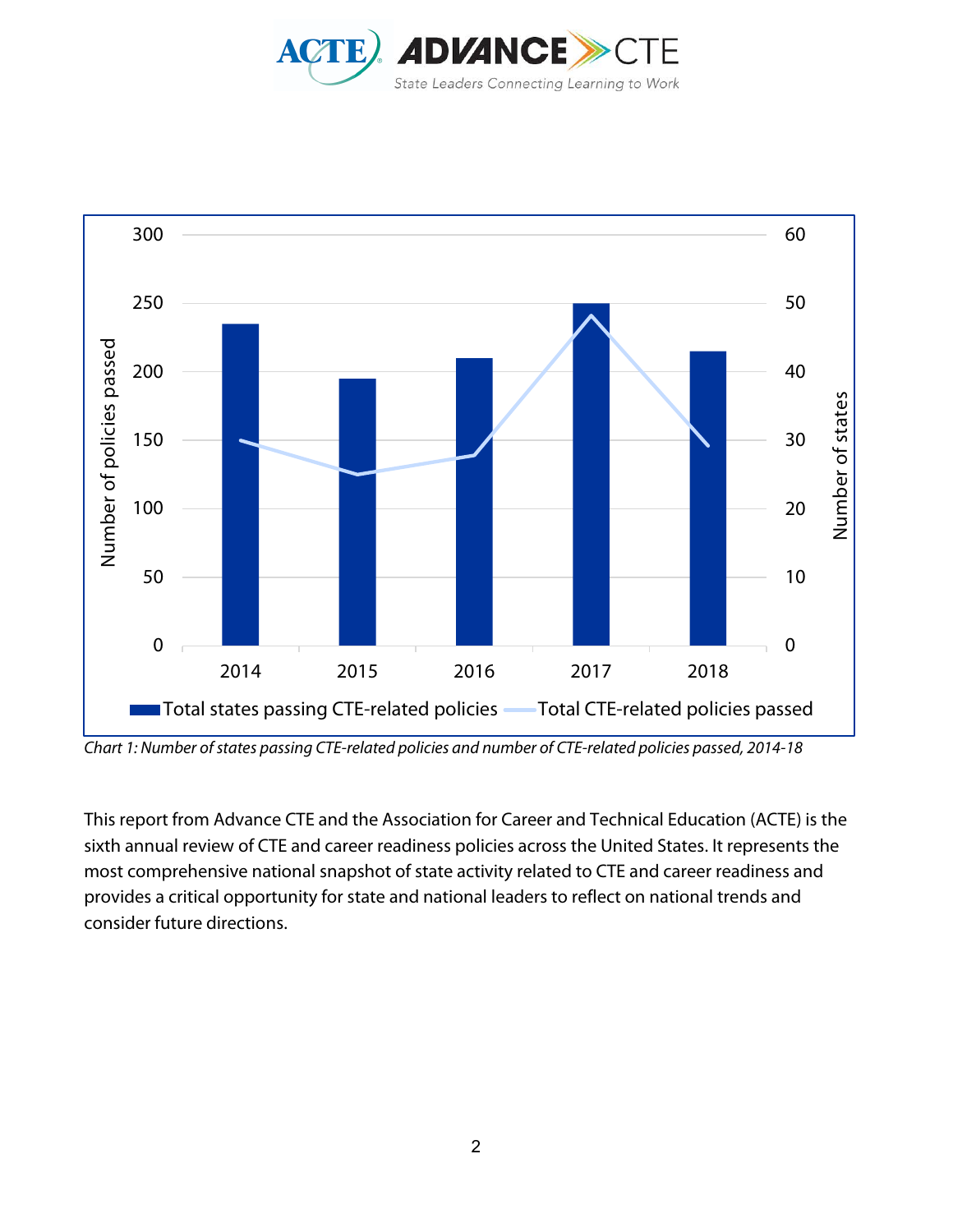

| <b>Policy Category</b><br>Note: A single bill or policy can address multiple<br>policy categories.                                                                                                                                                        | <b>Number of</b><br><b>States</b><br><b>Addressing</b><br><b>Policy Category</b> | <b>States</b>                                                                                                                |
|-----------------------------------------------------------------------------------------------------------------------------------------------------------------------------------------------------------------------------------------------------------|----------------------------------------------------------------------------------|------------------------------------------------------------------------------------------------------------------------------|
| <b>Funding</b><br>Policies address significant changes in CTE funding, such as<br>increasing or decreasing allocations, creating a scholarship<br>or grant program, or investing in a pilot program.                                                      | 30                                                                               | AL, AK, CA, CO, CT, GA, ID, IL, IN, IA, KS, MD,<br>MA, MI, MO, MT, NH, NJ, NY, NC, OK, PA, SD,<br>TN, TX, UT, VT, VA, WA, WI |
| <b>Industry Partnerships/Work-Based Learning</b><br>Policies address engaging industry to drive student learning<br>through work-based learning or other means.                                                                                           | 26                                                                               | CO, FL, GA, HI, IN, IA, KY, MD, MA, MI, MO,<br>NV, NJ, NY, NC, OK, OR, PA, RI, SD, TN, UT,<br>VT, VA, WA, WI                 |
| <b>Dual/Concurrent Enrollment, Articulation and</b><br><b>Early College</b><br>Policies address student transition to the next level of<br>education through dual/concurrent credit attainment,<br>credit transfer agreements and early college programs. | 20                                                                               | CO, GA, ID, IL, IN, IA, KS, KY, MD, MA, MT,<br>NV, NM, NY, OH, OK, TN, VT, VA, WA                                            |
| <b>Industry-Recognized Credentials</b><br>Policies address attainment of credentials recognized by<br>industry, including micro-credentials, such as badges, and<br>educational degrees.                                                                  | 18                                                                               | AL, AZ, CA, CO, FL, GA, ID, IA, KS, MI, MO,<br>NV, OK, SD, TN, VA, WA, WI                                                    |
| <b>Graduation Requirements</b><br>Policies address CTE as an optional or required avenue for<br>earning academic credit and/or meeting high school<br>graduation requirements, including diploma endorsements<br>and seals.                               | 18                                                                               | GA, ID, IN, KY, ME, MD, MI, NV, NH, OH, OK,<br>PA, SD, TN, VA, WA, WI, WY                                                    |
| <b>Access/Equity</b><br>Policies address access to CTE as well as strategies that<br>support success within CTE for specific populations.                                                                                                                 | 17                                                                               | CA, FL, GA, ID, IL, IA, MD, MI, MO, NJ, NY, NC,<br>OK, OR, VT, VA, WA                                                        |
| <b>CTE Teacher Certification/Development</b><br>Policies address the recruitment, preparation, certification<br>and professional development of CTE faculty and staff.                                                                                    | 15                                                                               | HI, IL, IN, IA, MD, MI, MO, NC, OH, OK, OR,<br>PA, TX, VT, WY                                                                |
| <b>Career/Academic Counseling</b><br>Policies address career awareness, exploration and<br>guidance and counseling, including academic and career<br>planning and career awareness activities.                                                            | 14                                                                               | AL, CO, ID, IN, MI, MO, NV, OH, OK, OR, TN,<br>VT, VA, WA                                                                    |
| Governance<br>Policies address responsibility within the state for CTE,<br>including new committees or task forces and transfers of<br>authority.                                                                                                         | 13                                                                               | AL, IL, IN, MO, NH, NM, NY, OK, UT, VT, VA,<br>WA, WI                                                                        |
| <b>CTE Standards/Accreditation</b><br>Policies address defining the knowledge and skills<br>developed by CTE, including curriculum standards,<br>standards for work-based learning and postsecondary<br>accreditation.                                    | 11                                                                               | GA, HI, IA, MO, NY, OH, OK, PA, TN, VA, WY                                                                                   |
| Data, Reporting and/or Accountability<br>Policies address data and research activities that support<br>CTE, including the use of labor market information and the<br>inclusion of career readiness within accountability systems.                         | 10                                                                               | DC, FL, MD, MA, MO, NH, OH, VA, WA, WY                                                                                       |
| <b>STEM</b><br>Policies explicitly address Science, Technology, Engineering<br>and Mathematics (STEM) education.                                                                                                                                          | 10                                                                               | AL, HI, ID, IA, MD, MO, OK, PA, VA, WA                                                                                       |

*Table 1: Number and postal abbreviations ofstates adopting new CTE-related policies in 2018, by policy category*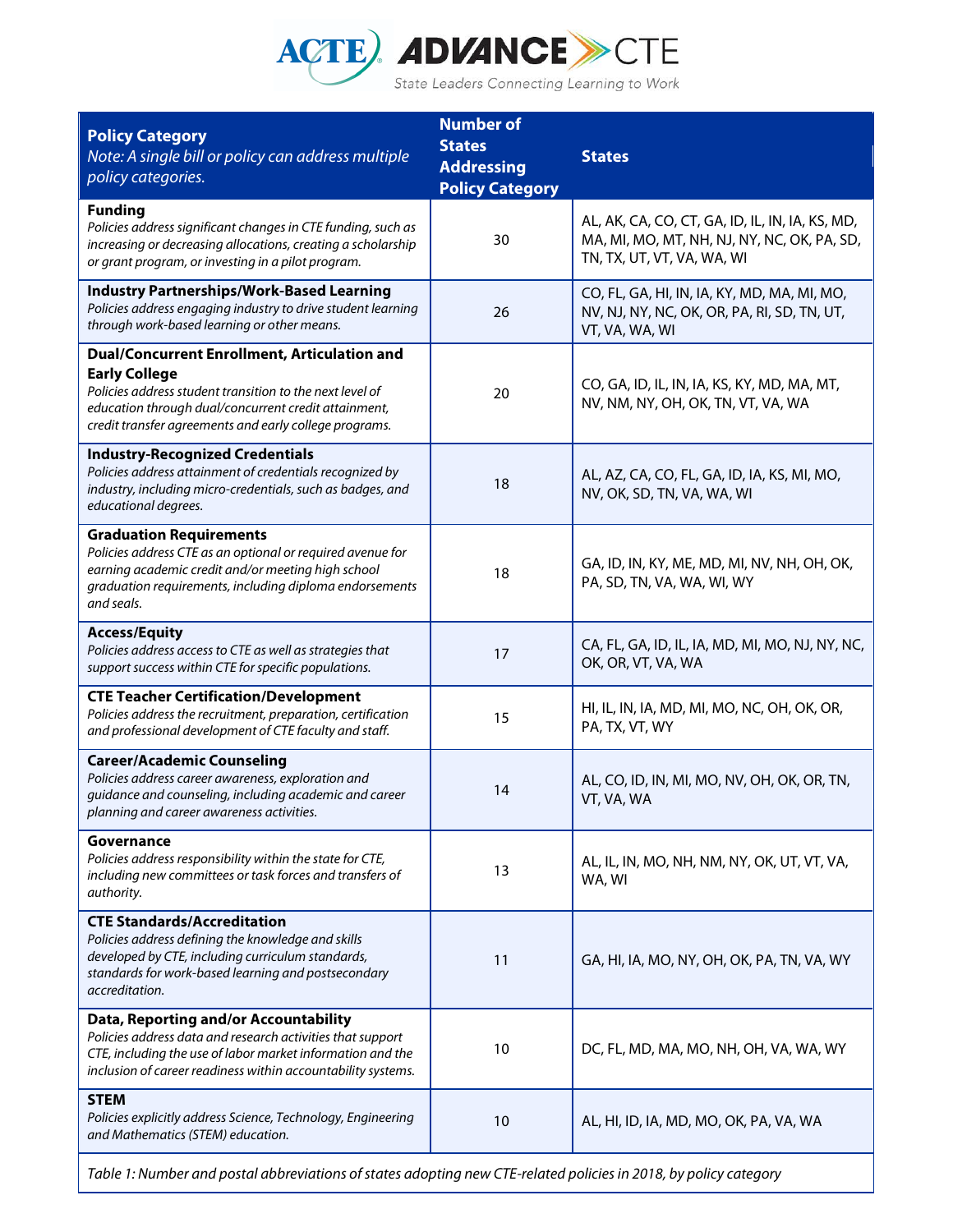

#### **Key Takeaways**

In total, 30 states enacted policies in 2018 that affected CTE funding, making funding the most popular policy category for the sixth year in a row. **California** directed \$150 million to make permanent the Career Technical Education Incentive Grant program, which supports new or expanded high-quality K-12 CTE programs, while voters in **New Jersey** approved a ballot initiative for \$500 million in state bonds to expand secondary and postsecondary CTE programs, among other activities. A number of states, including **California, Iowa, Maryland, Michigan, Missouri, New Jersey** and **North Carolina,** directed funding toward the needs of underrepresented, low-income or otherwise disadvantaged populations. **Washington**  established a scholarship program to support foster and homeless youth entering postsecondary education or pursuing an apprenticeship, among other policies that supported access and equity, and **New York** is funding 15 early college high school programs aligned with in-demand industries in communities with low rates of graduation or postsecondary transition. Several states, including **Indiana, Maryland** and **Pennsylvania,** directed funds toward providing more computer science education and related professional development for teachers.

The second most popular policy category was industry partnerships and work-based learning, with 26 states taking action in this area. This category includes business-education partnerships overall and work-based learning as a primary strategy for connecting students with businesses. **Missouri** created a one-year teaching certificate for visiting scholars from industry who are part of a business-education partnership and have relevant education credentials, while legislation in **Indiana** and **Iowa** calls on consortia of business and education stakeholders to expand work-based

learning opportunities. **Oklahoma** created a state work-based learning program to coordinate opportunities through the state labor market and labor exchange systems and to develop industryspecific standards as well as standards for equity and access in work-based learning.

Within work-based learning, apprenticeships were specifically targeted by a number of states. **Iowa** funded a program to encourage small and medium-sized businesses to develop registered apprenticeships, while **Maryland** expanded statewide its Apprenticeship Maryland Program, which provides youth apprenticeships associated with career pathways in manufacturing and science, technology, engineering and math (STEM). **Oregon, Pennsylvania** and **Washington** also acted to expand or promote apprenticeships, preapprenticeships or youth apprenticeships.

The third-ranked policy category was dual/concurrent enrollment, articulation and early college, with 20 states passing policies in this category. **Montana** announced a program to offer high school students two free dual enrollment courses through the Montana University System, while **Idaho** is aligning 15 CTE programs to enable seamless transition from secondary to postsecondary education. New legislation in **Virginia** calls for the development of quality standards for dual enrollment courses and a process for determining the type of credit that will be awarded for successful completion of these courses. In addition, several states modified eligibility for dual and concurrent enrollment programs. **Illinois** passed legislation to allow students to take an unlimited number of dual enrollment/dual credit courses, while **Oklahoma** expanded the number of credits for which students can use tuition waivers. On the other hand, **Ohio** added restrictions to its College Credit Plus program to help ensure student success and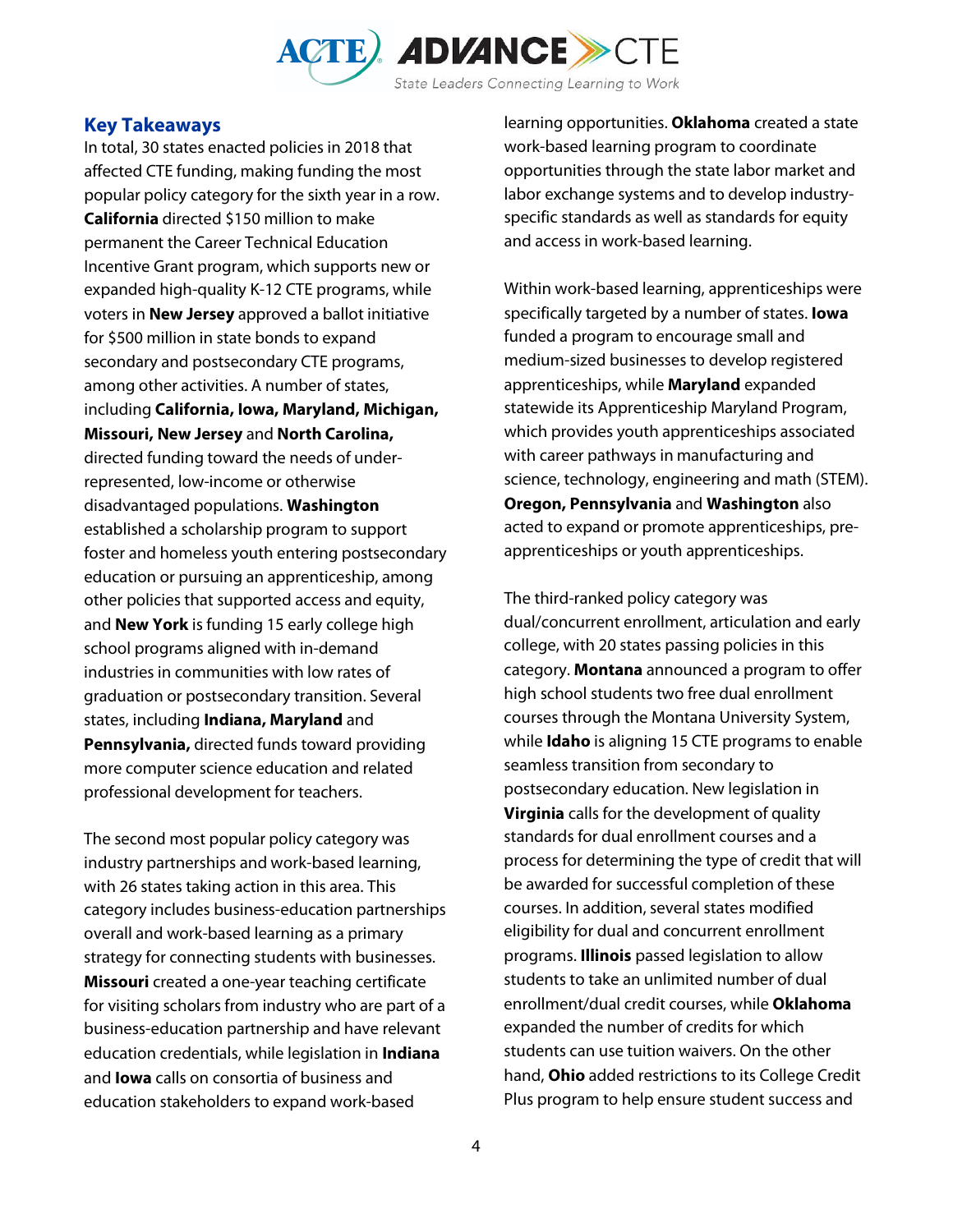

prevent the state from paying for coursework that does not result in credit attainment.

Two policy categories share the next position, with 18 states taking action related to industryrecognized credentials and 18 states passing policies that address CTE as part of graduation requirements. Within the industry-recognized credentials category, new legislation in **Missouri** authorizes schools to incorporate industry certification exams when developing CTE pathways, and **Virginia** now permits local school divisions to waive the 140-clock-hour requirement for earning a standard unit of credit if a student has completed the course curriculum and relevant end-of-course assessment and is working toward an approved industry certification. In addition, **Colorado** extended its incentive program that provides up to \$1,000 to school districts for each high school student who earns an industryrecognized credential or completes an Advanced Placement (AP) computer science course or workbased learning experience.

Policies in the graduation requirements category include CTE and CTE-related options for demonstrating career and college readiness, as well as diploma endorsements that recognize CTE participation, as in **Georgia, Indiana, Kentucky** and **Nevada.** Under new requirements in **Indiana,** high school graduates must exhibit employability skills through project-based, service-based or work-based learning and demonstrate postsecondary readiness through participating in an apprenticeship or reaching CTE concentrator status, among other options. **Georgia**'s Career Ready Diploma Seal is endorsed by business partners and recognizes students for a variety of CTE-related activities, including completion of a state-recognized soft skills program; completion of a Career, Technical and Agricultural Education pathway; and participation in career and technical

student organizations. States also took action to recognize CTE, and computer science courses in particular, for core academic credit, as in **New Hampshire, Ohio, Oklahoma, Pennsylvania, South Dakota, Washington** and **Wyoming.** For instance, students in **New Hampshire** can now meet mathematics requirements by completing three math courses and an approved CTE course that integrates math knowledge and skills. In addition, **Maryland** and **Wisconsin** created policies to award credit for work-based learning.

Rounding out the top policy categories, 17 states enacted policies related to CTE access/equity. Several policies that support access and equity for disadvantaged populations are described in the funding section above. In addition, legislation in **Florida** enables the state Department of Corrections to partner with local school districts and the Florida College System to provide prisoners with postsecondary CTE, while **Virginia** now requires the state Department of Education to establish a list of testing accommodations available to English language learners for assessments that satisfy the CTE credential graduation requirement.

**Iowa** and **Oregon** took action to provide workbased learning experiences for disadvantaged or non-traditional students.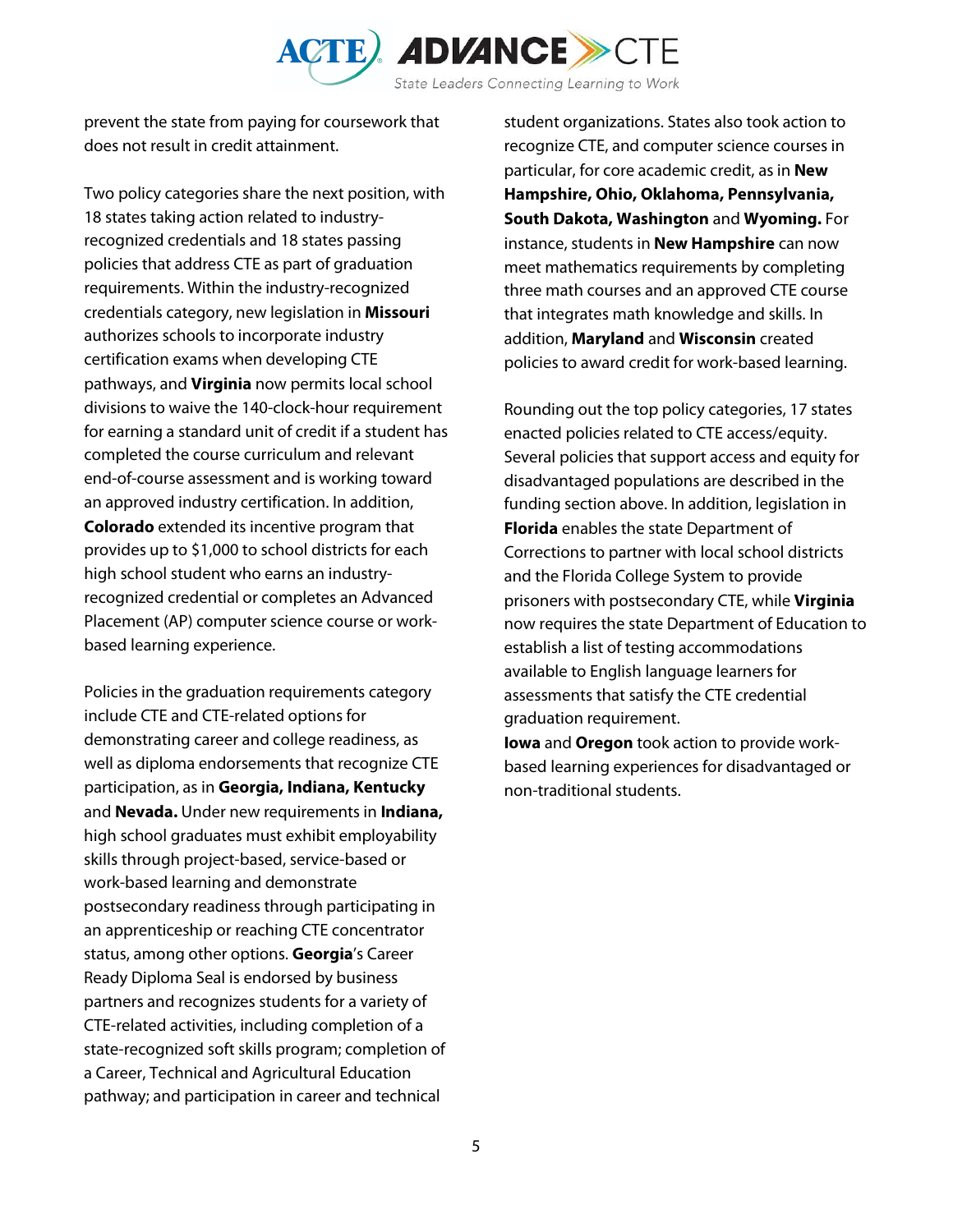

# **Spotlight on State CTE Computer Science Policy**

Digital literacy and computer science skills are increasingly necessary for success in today's workforce, even in fields that are not directly related to information technology. State leaders are recognizing the role that a robust computer science education strategy plays in preparing learners for their future careers.

National initiatives have emerged to help states promote computer science education to prepare learners for the labor market. Fifteen governors have joined the Governors for K-12 Computer Science initiative, which focuses on increasing access to K-12 computer science education.<sup>2</sup> Additionally, the Southern Regional Education Board established the Commission on Computer Science and Information Technology to help states expand access to challenging educational experiences in the fields of computer science, information technology and cybersecurity.3

Given the national and state focus on computer science, unsurprisingly, numerous states passed policies related to computer science during their 2018 legislative sessions. In total, 13 states passed 16 policies related to computer science in 2018. Of the 16 policies that were enacted, seven were related to computer science standards, five were related to providing professional development to teachers or creating a talent pipeline to increase the number of teachers qualified to teach computer science, and four directed states or districts to develop and implement computer science curriculum or courses.

For instance, in **Hawai'i,** the Legislature passe[d H.B. 2607,](https://www.capitol.hawaii.gov/Archives/measure_indiv_Archives.aspx?billtype=HB&billnumber=2607&year=2018) which requires the state Department of Education to develop and implement statewide computer science curricula plans for K-12 students and ensure that by the 2021-22 school year each public high school offers at least one computer science course in each school year.

In **Indiana,** the Legislature passed [S.B. 172,](http://iga.in.gov/legislative/2018/bills/senate/172/) which establishes the Next Level Computer Science Fund and Next Level Computer Science Grant Program to help eligible entities implement professional development programs for teaching computer science. The bill also requires public schools and charter schools to offer a computer science course as an elective course by 2021.

| <b>Policies</b>                             | <b>States</b>                                      |  |  |
|---------------------------------------------|----------------------------------------------------|--|--|
| 16                                          | HI, IN, IA, MD, MO, NY, OH, OK, PA, SD, TN, VA, WY |  |  |
|                                             | CO, ID, KY, MD, NV, NC, VA                         |  |  |
| 11                                          | AR, CA, CO, FL, ID, IL, IN, NJ, UT, VA, WA         |  |  |
| Table 2: Computer science policies, 2016-18 |                                                    |  |  |
|                                             |                                                    |  |  |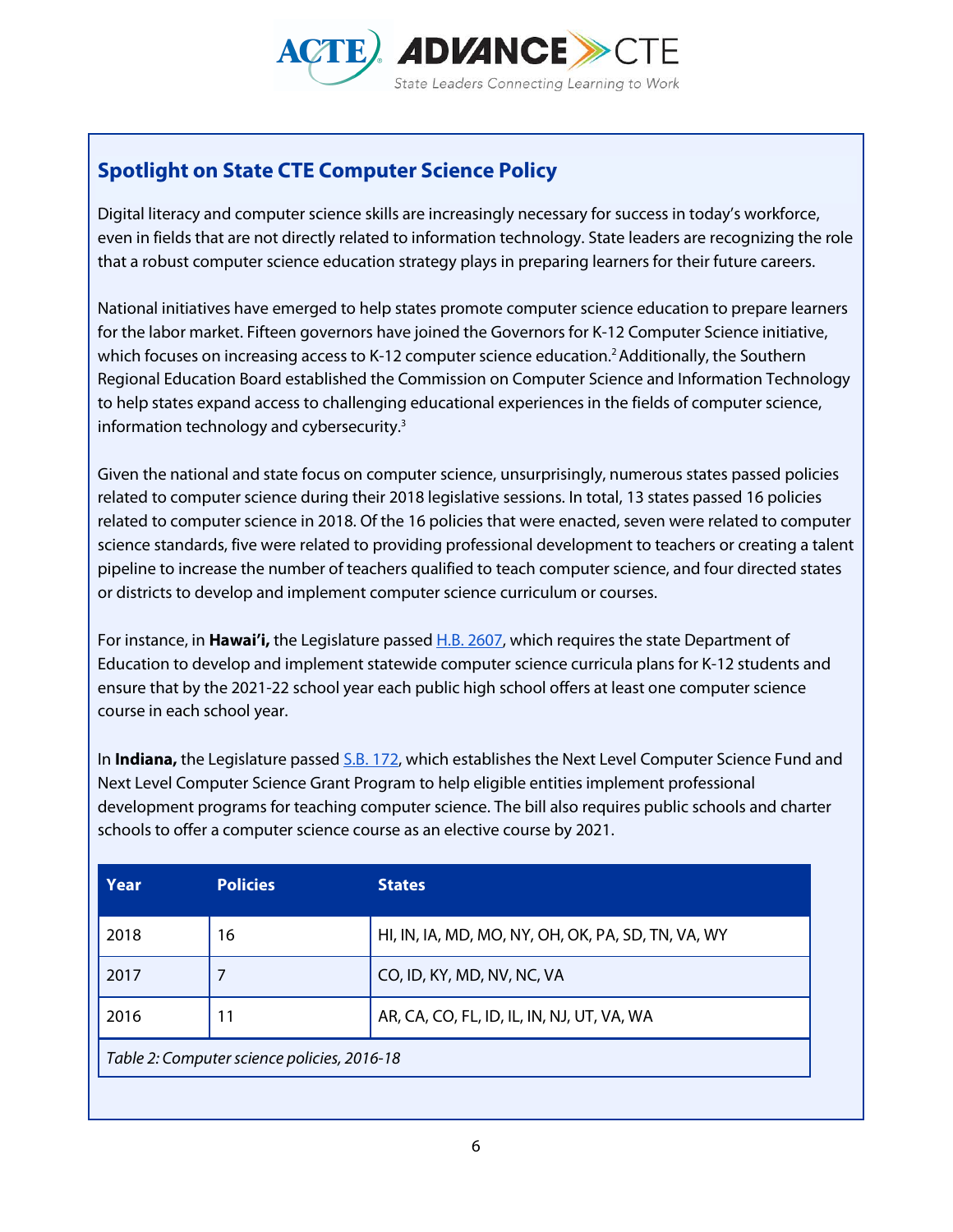

## **Systems Affected by Policy Developments**

For the second year in a row, this report categorizes policies by the systems affected: secondary education, postsecondary education, workforce development and adult education. A single policy can address multiple systems.

In 2018, states passed 120 policies related to secondary education, 54 policies relevant to postsecondary education, 26 policies affecting workforce development, and 13 policies related to adult education.

As in 2017, more policies affected the secondary system than any other systems. However, roughly one out of every four policies in 2018 were relevant to multiple systems. While this percentage is a decrease from the prior year, in which roughly one out of every three policies were relevant to multiple systems, it still indicates a continued pattern of collaboration between and across education levels and state agencies.

| <b>System</b>                                                                                      | <b>Policies</b> |  |
|----------------------------------------------------------------------------------------------------|-----------------|--|
| Secondary education                                                                                | 120             |  |
| Postsecondary education                                                                            | 54              |  |
| Workforce development                                                                              | 26              |  |
| Adult education                                                                                    | 13              |  |
| Table 3: 2018 state CTE-related policies, by system. A single policy can address multiple systems. |                 |  |

*This paper was prepared b[y Advance CTE](https://careertech.org/) and the Association for Career and Technical Education [\(ACTE\)](https://www.acteonline.org/), and provides an overview of CTE-related state policies enacted in 2018.* 

*While many of the highlighted state actions may have positive implications for CTE, the inclusion of policies within this publication does not imply an endorsement by ACTE, Advance CTE or state CTE leaders.*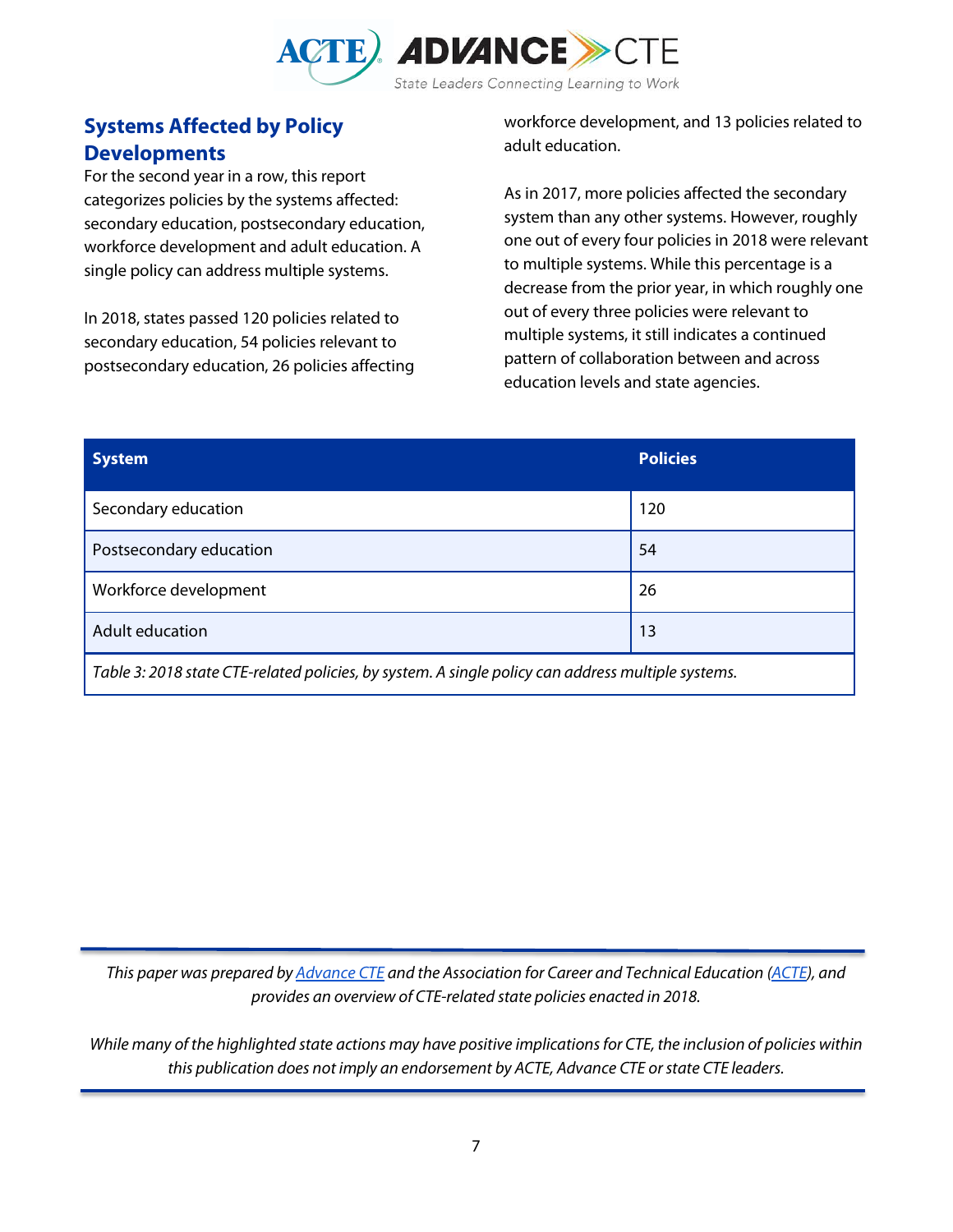

## **Alabama**

[H.B. 175,](https://s3.amazonaws.com/fn-document-service/file-by-sha384/7dd6db1cb207a2ae79ba40230ca8bdb935d9426a429330c43671e17bad371e353cd3ae89d5a6b950512e5b0140d172e5) for the fiscal year ending on September 30, 2019, appropriates \$5.46 million for CTE initiatives, including appropriations for the following:

- \$1.70 million to expand the Career Coaches Program, which increases youth awareness of career opportunities by pairing students with career coaches who help them explore the 16 Career Clusters®;
- \$400,000 to expand the Agribusiness Education Program; and
- \$794,372 to support Imagine Academy, which allows students to earn industry-recognized STEM credentials in high school.

[H.B. 170](http://alisondb.legislature.state.al.us/ALISON/SearchableInstruments/2018RS/PrintFiles/HB170-enr.pdf) revises the Alabama Workforce Council membership qualifications and adds the State CTE Director as a non-voting member of the Council.

## **Alaska**

Alaska'[s Fiscal Year \(FY\) 2019 budget](https://www.omb.alaska.gov/ombfiles/19_budget/PDFs/HB0286%20-%20FY2019%20%20Operating.pdf) decreases allocations for the Alaska Vocational Technical Center by \$171,900.

## **American Samoa**

No relevant CTE policy was adopted in 2018.

## **Arizona**

At the direction of Gov. Doug Ducey, a team with representation from the Arizona Office of Economic Opportunity, [Arizona](https://drive.google.com/file/d/18ZyI9OCR2Nuao4UuS80pmq94k-0Jkcop/view) Commerce Authority and Department of Economic Security introduced the Arizona [Career Readiness Credential.](https://drive.google.com/file/d/18ZyI9OCR2Nuao4UuS80pmq94k-0Jkcop/view) The Arizona Career Readiness Credential is an employer-recognized credential that job seekers can earn by validating the following foundational skills via assessments: applied mathematics, workplace reading, workplace data and graphics, effective communication, critical thinking and problem solving, teamwork and collaboration and attitude. The credential is targeted toward recent high school graduates and those between the ages of 35 and 44.

[H.B. 2526](https://apps.azleg.gov/BillStatus/BillOverview/70760) replaces "joint technical education program" language with "career technical education" language in state definitions in relation to education districts.

## **Arkansas**

No relevant CTE policy was adopted in 2018.

## **California**

California'[s FY 2018-19 budget](http://www.ebudget.ca.gov/2018-19/pdf/Enacted/BudgetSummary/FullBudgetSummary.pdf) includes:

- \$164 million in ongoing Proposition 98 funding to establish a K-12 component within the Strong Workforce Program, an initiative that aims to improve CTE programs and increase the number of learners enrolled in CTE programs that culminate in high-wage, in-demand jobs;
- \$6.70 million in general funds to offer 338 additional CTE programming slots and to expand CTE to 13 additional sites in California;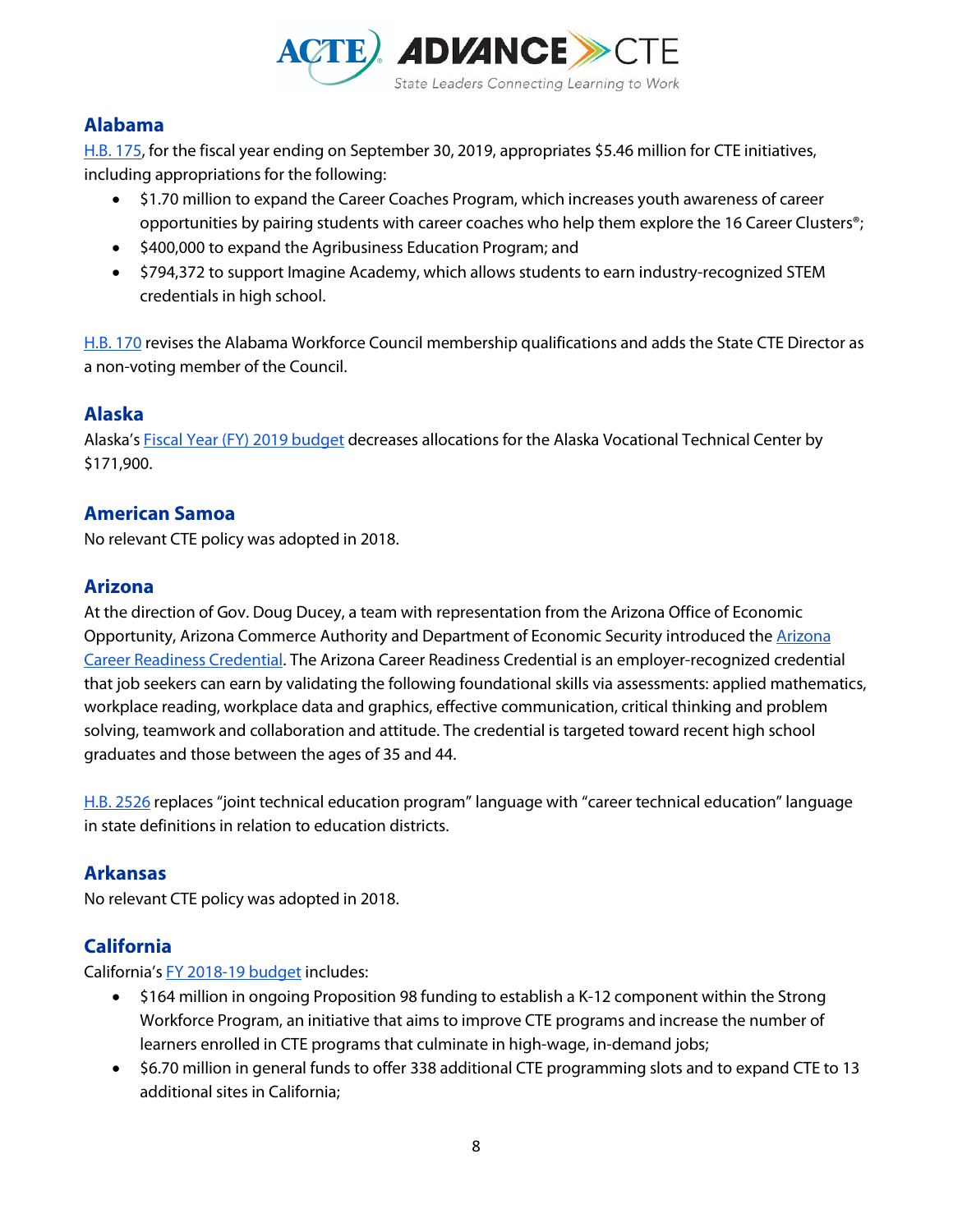

- \$1.50 million in general funds for related CTE equipment replacement in correctional facilities;
- \$100 million in one-time and \$20 million in ongoing Proposition 98 general funds to establish a statewide online community college; and
- \$150 million in ongoing Proposition 98 general funds to make permanent the Career Technical Education Incentive Grant, which encourages the creation and expansion of high-quality CTE programs during local education agencies' implementation of the Local Control Funding Formula.

The budget also adopts a new funding formula that provides funding to districts for each student who meets certain student success metrics, which include completion of a degree or certificate, and provides supplemental funding to districts that serve low-income students.

## **Colorado**

Existing law requires schools and districts to notify students and their parents of concurrent enrollment opportunities. New legislation[, H.B. 1005,](https://leg.colorado.gov/bills/hb18-1005) requires the notification to include information pertaining to local education providers' timelines that affect students' ability to take postsecondary concurrent enrollment courses and a statement on the financial, academic and career benefits of taking concurrent enrollment courses.

[H.B. 1086](https://leg.colorado.gov/bills/hb18-1086) allows community colleges to offer a bachelor of science degree in nursing with the state board for community colleges and occupational education's approval. This bill passed without the governor's signature.

Th[e FY 2019 budget](http://leg.colorado.gov/sites/default/files/fy18-19apprept_0.pdf) increases appropriations for CTE by \$510,789 for a total appropriation of \$16.68 million.

[H.B. 1266 e](http://leg.colorado.gov/bills/hb18-1266)xtends the repeal date another five years for the career development success program, which provides up to \$1,000 to school districts for each high school student who completes an industry certificate, AP computer science course, internship or pre-apprenticeship program. The bill places a limit on the amount of funds a school district can receive for each student who completes an industry certificate and requires participating school districts to explain the program to all high school students.

## **Connecticut**

Connecticut's [FY 2019 budget](https://www.cga.ct.gov/2018/ACT/pa/pdf/2018PA-00081-R00SB-00543-PA.pdf) increases the annual state grant for each student enrolled in an Agricultural Science and Technology Education Center from \$3,200 to \$4,200.

## **Delaware**

No relevant CTE policy was adopted in 2018.

## **District of Columbia**

[B. 22-0401](http://lims.dccouncil.us/Download/38583/B22-0401-Enrollment.pdf) requires the District's Workforce Investment Council to detail the District's spending on adult and workforce development education programs, as well as the performance outcomes of those programs, in a public report. The performance outcomes information will include employment rates, median earnings, credential attainment and completion rates.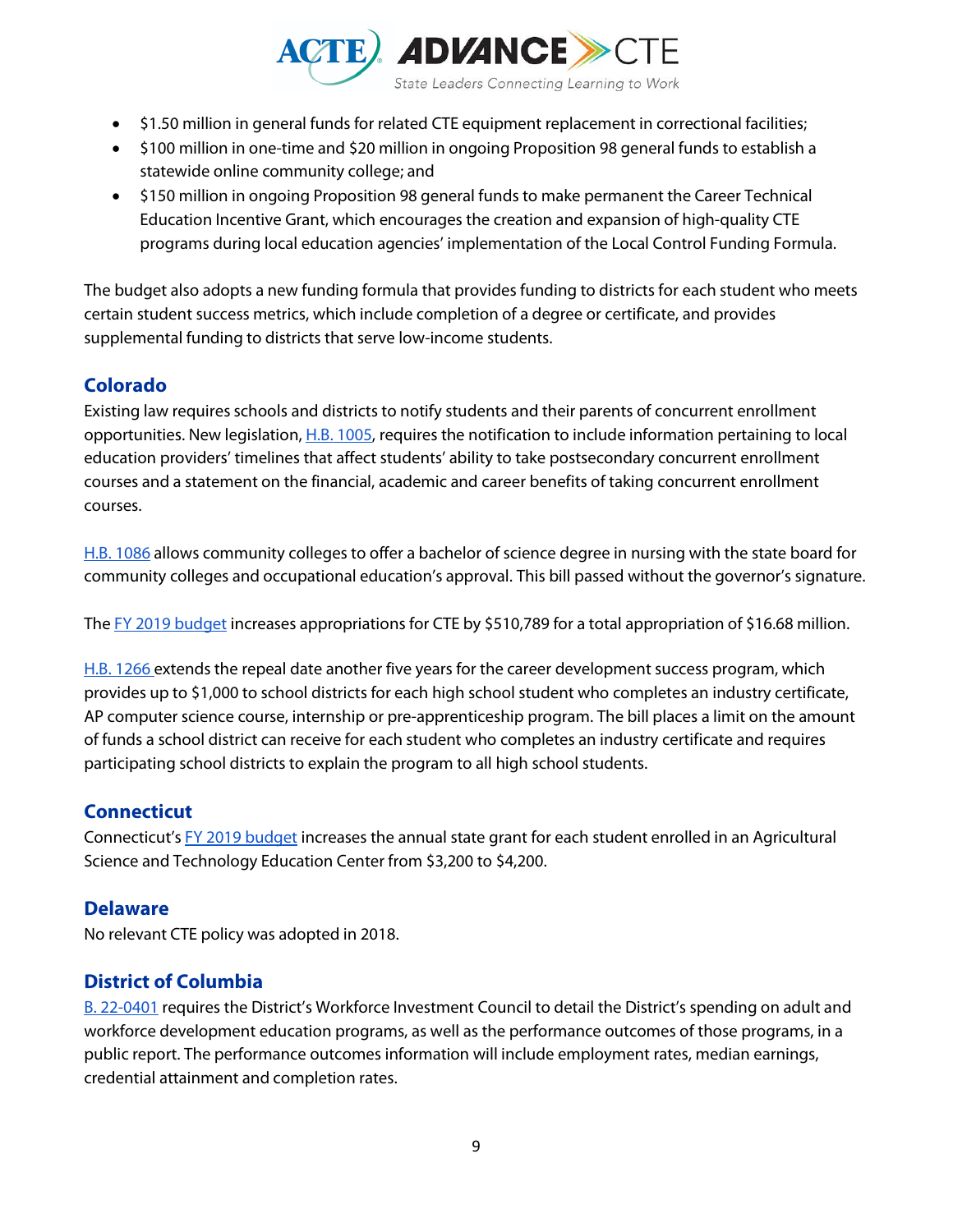

## **Florida**

[H.B. 1201](http://www.flsenate.gov/Session/Bill/2018/1201) allows the Florida Department of Corrections to partner with local school districts and the Florida College System to provide prisoners with postsecondary education and vocational training.

The Florida Excellence in Higher Education Act of 2018[, S.B. 4,](http://www.flsenate.gov/Session/Bill/2018/4) directs each state university to use data-driven gap analyses to identify industry mentorship, internship, certification and employment opportunities for students at their institutions.

## **Georgia**

[S.B. 186](http://www.legis.ga.gov/Legislation/en-US/display/20172018/SB/186) makes students pursuing an associate degree at a branch of the Technical College System of Georgia eligible for a HOPE grant if they received a high school diploma through the completion of a technical college diploma program and all postsecondary education and training prerequisites for an occupational certification or licenses required to work in the field. Students are also eligible if they completed at least two technical college certificate of credit programs in a career pathway and all postsecondary education and training prerequisites for an occupational certification or licenses required to work in the field. The HOPE grant can be used to cover up to 30 degree hours of an associate degree.

[S.B. 3](http://www.legis.ga.gov/Legislation/en-US/display/20172018/SB/3) amends the Creating Opportunities Needed Now to Expand Credentialed Training (CONNECT) Act to require the State Board of Education to prescribe a minimum course of study in career education for grades 6- 12 rather than K-12. The law outlines experiences that include career-oriented learning and requires the State Board of Education to ensure that career-oriented learning includes industry credentialing. The law requires the State Board of Education to establish industry-required content standards in consultation with business/industry, the Technical College System of Georgia and the University System of Georgia that align with postsecondary opportunities. The law directs the State Board of Education to establish a competitive grant program for the purchasing of equipment to enhance programs that have or are in the process of achieving industry certification.

The Georgia Department of Education approved a series of gold seals, th[e Georgia Career Ready Diploma](http://www.gadoe.org/External-Affairs-and-Policy/communications/Documents/Career%20Ready%20Diploma%20Brochure_for%20PRESS.pdf)  [Seals,](http://www.gadoe.org/External-Affairs-and-Policy/communications/Documents/Career%20Ready%20Diploma%20Brochure_for%20PRESS.pdf) to be provided to high school graduates who complete a series of accomplishments and engage in activities, courses and experiences that encourage career readiness such as completion of a state-recognized soft skills program; completion of a Career, Technical and Agricultural Education pathway; and participation in career and technical student organizations. The seals are endorsed by business/industry partners and include the following versions: Employability/Soft Skills Seal, Distinguished Employability/Soft Skills Seal, Pathway Skills Seal, Distinguished Pathways Skills Seal, Leadership Skills Seal and Distinguished Leadership Skills Seal.

[S.B. 330,](http://www.legis.ga.gov/Legislation/en-US/display/20172018/SB/330) the Georgia Agriculture Education Act, directs the state Department of Education to develop curriculum and standards for the agricultural education program provided to students in grades 6-12. The law dictates that the program be based on a three-component model of school-based agricultural education: daily instruction in an organized classroom and lab environment; hands-on, experiential learning through a supervised agricultural experience; and leadership and learning opportunities through participation in the Georgia FFA Association, the National FFA Organization and agricultural education. The law also authorizes the Department of Education to establish a pilot agricultural education program in elementary schools,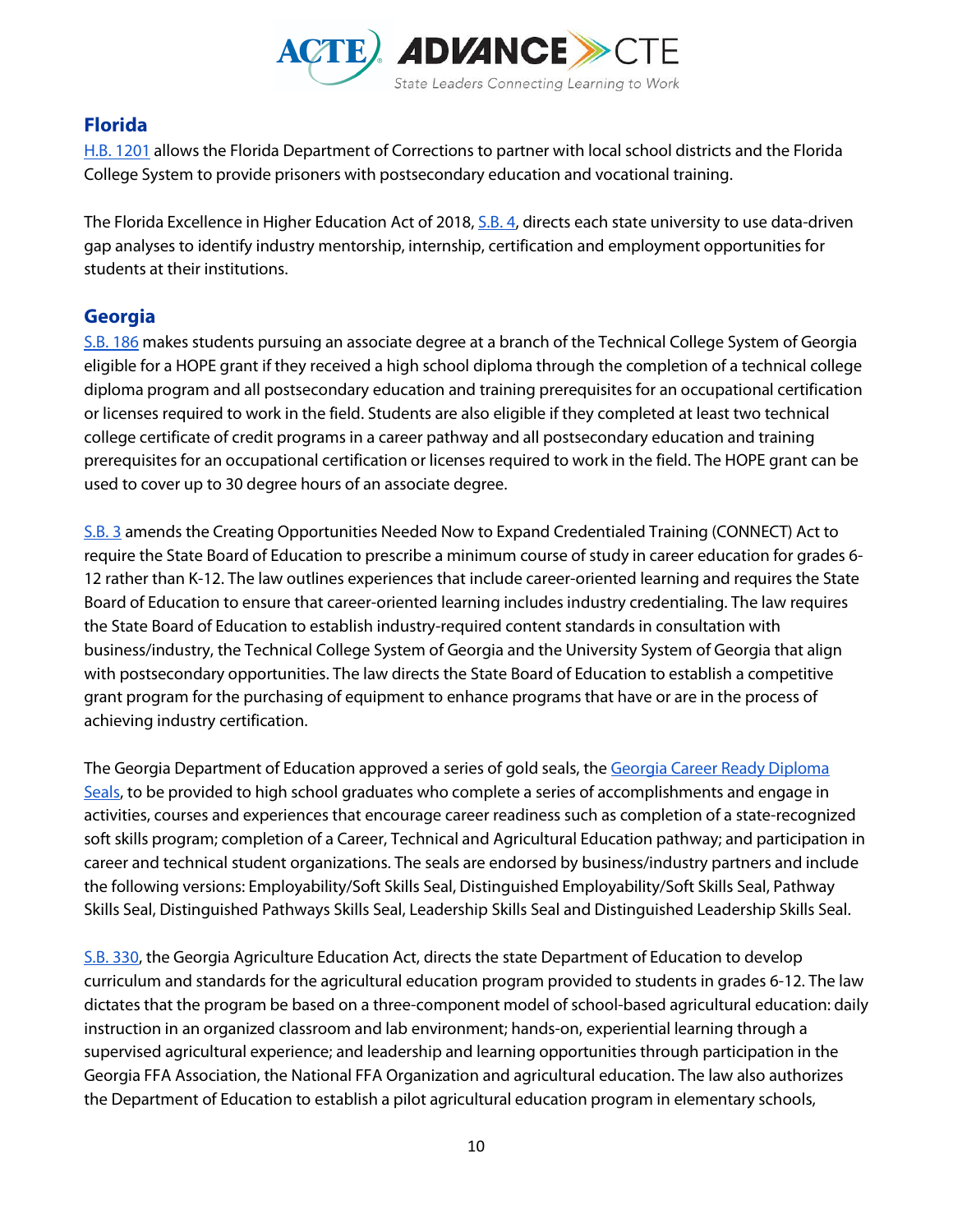

beginning in the 2019-20 school year. The law directs the Department of Education and local school systems to collaborate to develop the curriculum for each elementary agricultural education program. The Department of Education must evaluate the pilot programs at the end of their third year and provide the results to House and Senate committees.

## **Guam**

No relevant CTE policy was adopted in 2018.

## **Hawai'i**

The Hawai'i Board of Education adopted the nationa[l Computer Science Teachers Association's K-12](https://www.csteachers.org/page/standards)  [Computer Science Standards.](https://www.csteachers.org/page/standards)

[S.B. 2051](https://www.capitol.hawaii.gov/measure_indiv.aspx?billtype=SB&billnumber=2051&year=2018) allows schools or career pathways, programs or academies operated within a school to engage in commercial enterprises related to their primary educational purpose.

[H.B. 2607](https://www.capitol.hawaii.gov/measure_indiv.aspx?billtype=HB&billnumber=2607&year=2018) requires the Department of Education to develop and implement statewide computer science curricula plans for public school students in kindergarten to grade 12 and ensure that by the 2021-22 school year each public high school offers at least one computer science course in each school year. The law also allows the Department of Education to enter into a contract with entities to develop and implement a computer science teacher development program.

## **Idaho**

[S.B. 1222](https://legislature.idaho.gov/wp-content/uploads/sessioninfo/2018/legislation/S1222.pdf?utm_source=ExcelinEd&utm_campaign=8ad9d437cd-EMAIL_CAMPAIGN_2018_03_19&utm_medium=email&utm_term=0_0473a80b81-8ad9d437cd-209779997) creates a section in the Idaho Code to provide quality program funding for CTE secondary programs in business management and marketing, engineering and technology, family and consumer sciences, health sciences, and skilled and technical sciences areas. The bill directs the Division of Career Technical Education to provide technical assistance funding to the aforementioned programs. Additionally, the bill establishes the Career Technical Education Program Quality and Workforce Readiness Incentive Program, which requires the Division of Career Technical Education to develop criteria to award incentive funding directly to secondary CTE teachers based on the number of secondary CTE concentrators who demonstrate workforce readiness upon completion of their CTE program.

[S.B. 1279](https://legislature.idaho.gov/sessioninfo/2018/legislation/S1279/) expands the Idaho Opportunity Scholarship to benefit adult learners. The scholarship originally benefitted only recent Idaho high school graduates, but the bill will allow the State Board of Education to direct up to 20 percent of scholarship funds to Idaho adult residents striving to finish a degree or certificate.

[S.B. 1212](https://legislature.idaho.gov/sessioninfo/2018/legislation/S1212/) revises terminology related to CTE and specifies that "CTE" is defined to include courses or programs taught in grades seven and eight. Until this legislation passed, CTE in Idaho started in the ninth grade. The goal of the expanded CTE middle school program will be to focus on career exploration.

[S.B. 1267](https://legislature.idaho.gov/sessioninfo/2018/legislation/S1267/) establishes a STEM diploma and specifies the required coursework students must complete to obtain the diploma.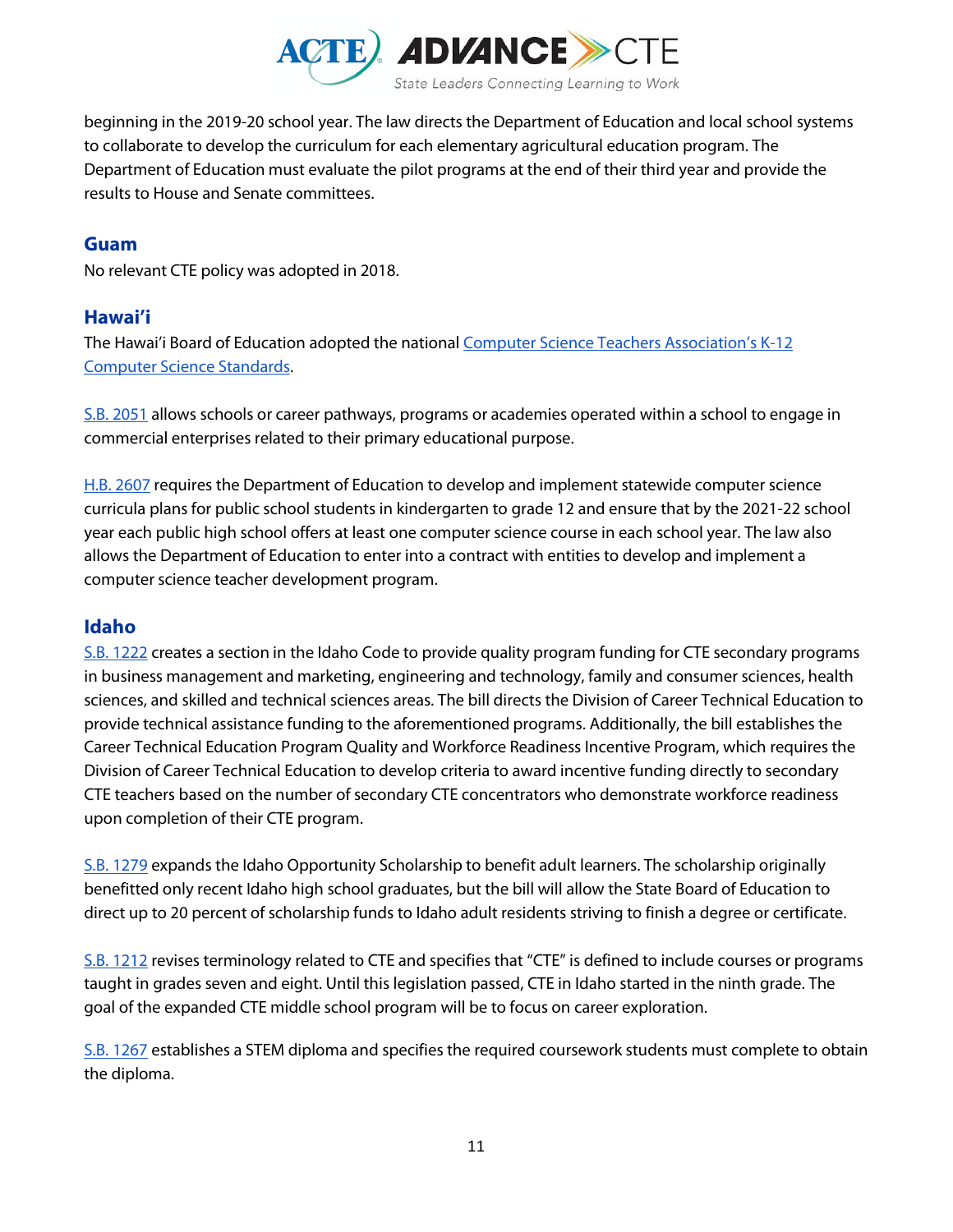

#### Idaho'[s FY 2019 budget:](https://dfm.idaho.gov/publications/bb/budgetactivities/ba2019/2018%20Activities%20Summary.pdf)

- Appropriates an additional \$2 million for college and career counseling at Idaho high schools;
- Appropriates \$300,000 to expand funding to secondary CTE programs that go beyond the statutorily authorized agricultural and natural resources education programs to include business management and marketing, engineering and technology, family consumer sciences, health sciences, and/or skilled and technical sciences;
- Provides funding for an additional 15 CTE programs to assist CTE students in transitioning directly from secondary to postsecondary programs;
- Transfers funds from CTE and appropriates funds to the newly formed College of Eastern Idaho, which is now a community college and was previously Eastern Idaho Technical College;
- Appropriates \$1.68 million for six postsecondary institutions in the state to build CTE training capacity;
- Provides \$70,000 to develop four online courses through the Idaho Digital Literacy Academy to continue efforts to develop online CTE classes;
- Appropriates \$176,900 to fund two positions within the Idaho Division of Career Technical Education to develop a middle school career exploration program; and
- Appropriates \$750,000 to provide additional administrative support for Workforce Training Centers.

#### **Illinois**

[S.B. 2838](http://www.ilga.gov/legislation/publicacts/fulltext.asp?Name=100-1049) creates a Dual Credit Committee, which includes representation from the Illinois Community College Board and the State Board of Education, to develop a Model Partnership Agreement for dual credit partnerships between community colleges and school districts. The law directs a community college district to enter into a partnership agreement with a school district to offer dual credit coursework upon the request of a school district within the community college district's jurisdiction. The law outlines the requirements of the partnership agreement and stipulates that if the school district and community college district cannot enter into a partnership agreement within 180 days of the school district's initial request, then they must implement the Model Partnership Agreement. This law prevents a school district from entering into a dual credit contract with an out-of-state institution without first offering the local community college district an opportunity to enter into a dual credit contract.

In addition, the law outlines the standards that institutions offering dual credit must meet, which include that a CTE instructor must possess the credentials and demonstrated teaching competencies appropriate to the field of instruction. Finally, the law directs the Illinois Community College Board, subject to appropriation, to award community college districts funds to expand their services and lower costs for high school students who want to take dual credit courses.

[S.B. 2527](http://www.ilga.gov/legislation/BillStatus.asp?DocNum=2527&GAID=14&DocTypeID=SB&SessionID=91&GA=100) allows students to take an unlimited number of dual enrollment/dual credit courses and earn high school and college credit.

## **Indiana**

The Indiana State Board of Education approved [pathway requirements](http://iga.in.gov/legislative/laws/2018/ic/titles/020/#20-32-4-1) that outline three criteria students must meet to graduate high school: (1) demonstrate college or career readiness through a pathway established by the State Board, in consultation with the Department of Workforce Development and the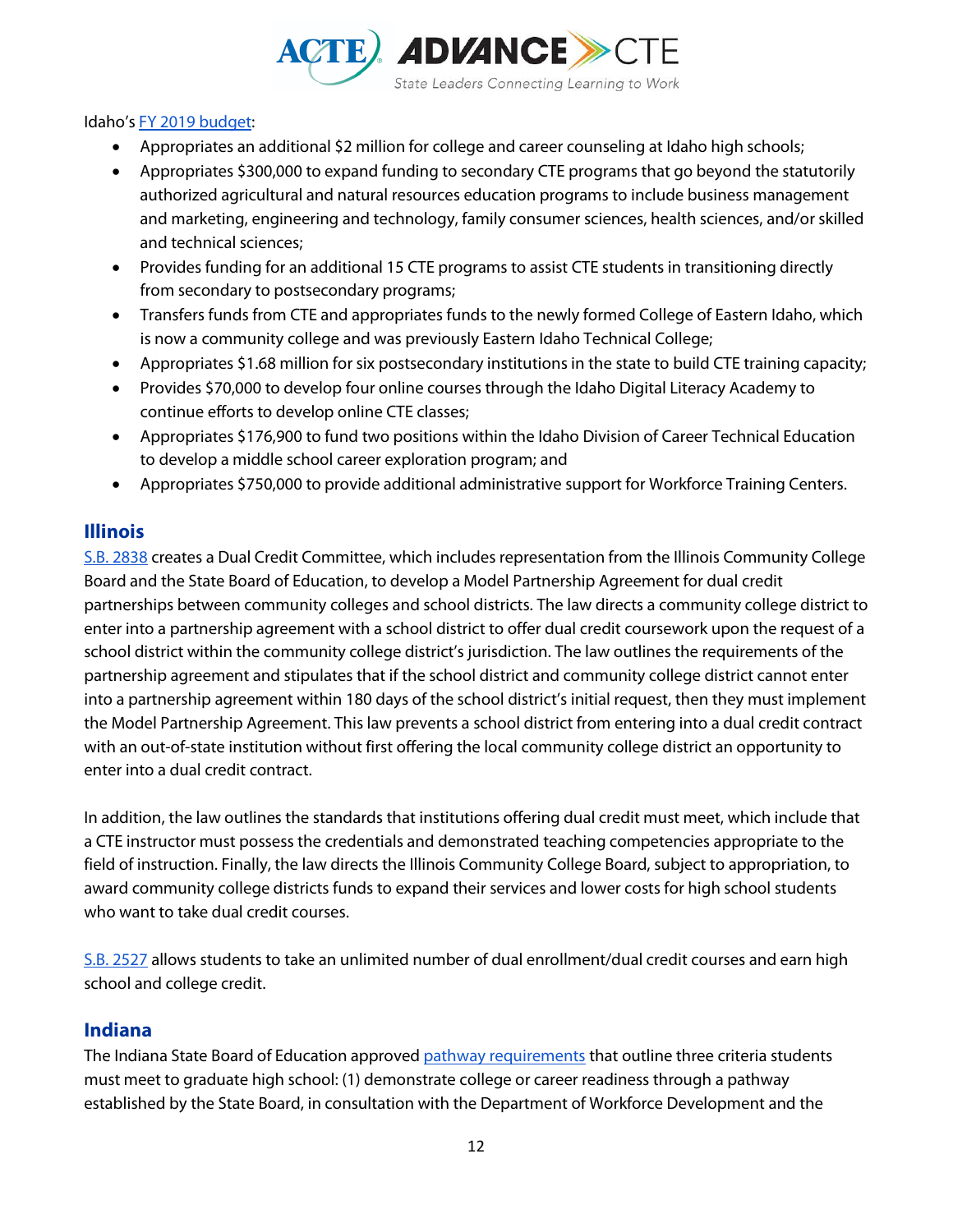

Commission for Higher Education; (2) meet the Core 40 course and credit requirements adopted by the State Board; and (3) meet any additional requirements established by the governing body. These criteria mean that students must earn a high school diploma; learn and demonstrate employability skills, which they can do through participating in project-based learning, service-based learning or work-based learning; and demonstrate postsecondary-ready competency, which they can accomplish by earning an honors diploma, earning dual credit, participating in an apprenticeship and reaching CTE concentrator status, among other options.

[H.B. 1398](https://iga.in.gov/legislative/2018/bills/house/1398) allows the State Board of Education to approve a Coalition of Continuous Improvement School Districts that consists of four to eight districts that will form partnerships with businesses, industry, higher education institutions or community members in an effort to establish work-based learning programs.

[S.B. 50](http://iga.in.gov/legislative/2018/bills/senate/50/#digest-heading) establishes the Governor's Workforce Cabinet, which must include a representative from high school CTE directors who is appointed by the governor in consultation with the Indiana ACTE Districts; the president of Ivy Tech Community College; and a representative appointed by the governor who is an apprenticeship coordinator approved by the U.S. Department of Labor, Employment and Training Administration's Office of Apprenticeship. This law also directs the Governor's Workforce Cabinet to design a comprehensive career navigation and coaching system for implementation by July 1, 2018; evaluate college and career funding; and study the advisability of establishing real-world career readiness programs. The comprehensive career navigation must provide information on careers, labor market supply and education requirements associated with careers, as well as establish strategies to deliver career navigation to middle school, high school, postsecondary and adult learners. The law dictates that all high schools in Indiana must participate in a career coaching program established under the law.

[H.B. 1002](http://iga.in.gov/legislative/2018/bills/house/1002/) requires that when the Department of Education establishes an apprenticeship as a graduation pathway requirement, it establishes only programs that are registered under the National Apprenticeship Act or another federal apprenticeship program under the U.S. Department of Labor. The law allows the Department to allocate up to \$10 million dollars from the fiscal year appropriation for CTE innovation and advancement for the Next Level Jobs Employer Training Grant Program, which provides free training for Indiana residents and reimbursements for Indiana employers to train employees in in-demand fields. This bill also requires the Legislative Services Agency to evaluate the state's workforce programs.

[S.B. 172](http://iga.in.gov/legislative/2018/bills/senate/172/) establishes the Next Level Computer Science Grant Program and corresponding Next Level Computer Science Fund. The bill, which goes into effect July 1, 2018, directs the Board of Education to administer and develop guidelines for awarding funds under the program, which will provide grants to help eligible entities implement professional development programs for teaching computer science. The bill also requires public schools and charter schools to offer computer science as an elective course by 2021.

#### **Iowa**

[H.F. 2458,](https://www.legis.iowa.gov/legislation/BillBook?ga=87&ba=HF2458) the Future Ready Iowa Act, aims to strengthen workforce development and expand work-based learning opportunities for students. The legislation calls for the establishment of programs to support students and help them to succeed in college and careers. In particular, the legislation establishes a registered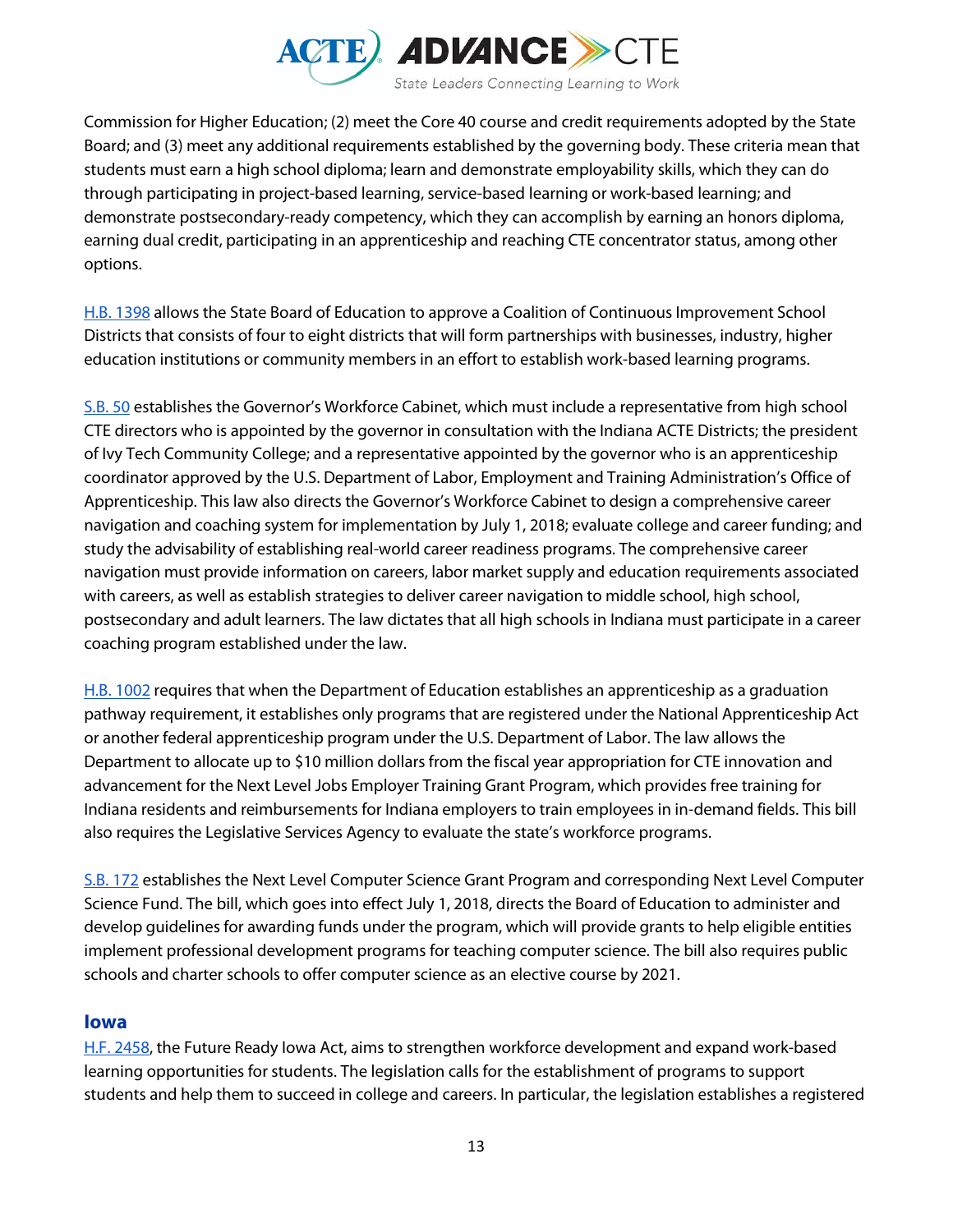

apprenticeship development program, a volunteer mentoring program, a summer youth intern program, summer postsecondary courses for high school students that align with high-demand career pathways, an employer innovation fund, and a skilled workforce scholarship and grant program.

- Last Dollar Scholarship Program: Provides financial assistance to students enrolled in postsecondary programs linked to high-demand occupations.
- Summer College Credit Program (SCCP): Expands access to concurrent enrollment opportunities during the summer months. SCCP is focused on CTE programs aligned to high-demand occupations.
- Registered Apprenticeship Development Program: Establishes a program under the Iowa Economic Development Authority to incent small and medium-sized employers to sponsor apprenticeships.
- Iowa Employer Innovation Fund: Promotes business and community engagement around the goal of increasing credential attainment at the state and local levels. Based on the availability of funds, the Iowa Employer Innovation Fund could provide support for projects that increase high school student access to industry-recognized credentials aligned with high-demand occupations.
- Summer Youth Internship Pilot: Subject to funding, establishes a competitive grant for the provision of internship opportunities to at-risk, low-income and/or non-traditional students.

[S.F. 2145,](https://www.legis.iowa.gov/legislation/BillBook?ga=87&ba=SF2415) which provides education appropriations, provides an additional \$1.32 million in funding for regional CTE planning partnerships for a total of \$2.63 million. The CTE planning partnerships consist of districts, community colleges, business and industry and other community stakeholders and assist in providing delivery of high-quality secondary CTE. This law also provides an additional \$299,098 in funding for CTE administration for a total of \$598,197.

#### [H.F. 2493:](https://www.legis.iowa.gov/legislation/BillBook?ga=87&ba=HF2493)

- Appropriates \$1 million for FY 2018-19 to fund a registered apprenticeship development program designed to encourage small and medium-sized businesses to start or grow registered apprenticeships;
- Appropriates \$1 million, an increase of \$500,000 from the previous year, to fund internships with eligible Iowa employers for students studying in STEM; and
- Appropriates \$250,000 to fund a summer youth intern pilot program that will help students at risk of not graduating high school explore and prepare for high-demand careers through summer work experience.

Gov. Kim Reynolds recognized the recent launch of the [Work-based Opportunity Regional Referral](https://www.iowaabi.org/news/business-record-iowa/story/reinforcing-a-strong-pipeline-for-iowa-s-future/)  [Consortium,](https://www.iowaabi.org/news/business-record-iowa/story/reinforcing-a-strong-pipeline-for-iowa-s-future/) a partnership of the Iowa Community Colleges and the Iowa Association of Business and Industry (ABI) to expand and improve work-based learning in the state. The 15 Iowa Community Colleges and more than 1,500 member companies represented by the ABI will partner to increase the number of work-related learning opportunities, such as internships and apprenticeships, available to learners. According to ABI, the partnership aims to:

- Introduce work-based learning opportunities to students and future employees to careers in highdemand areas;
- Reduce student debt;
- Accelerate learning; and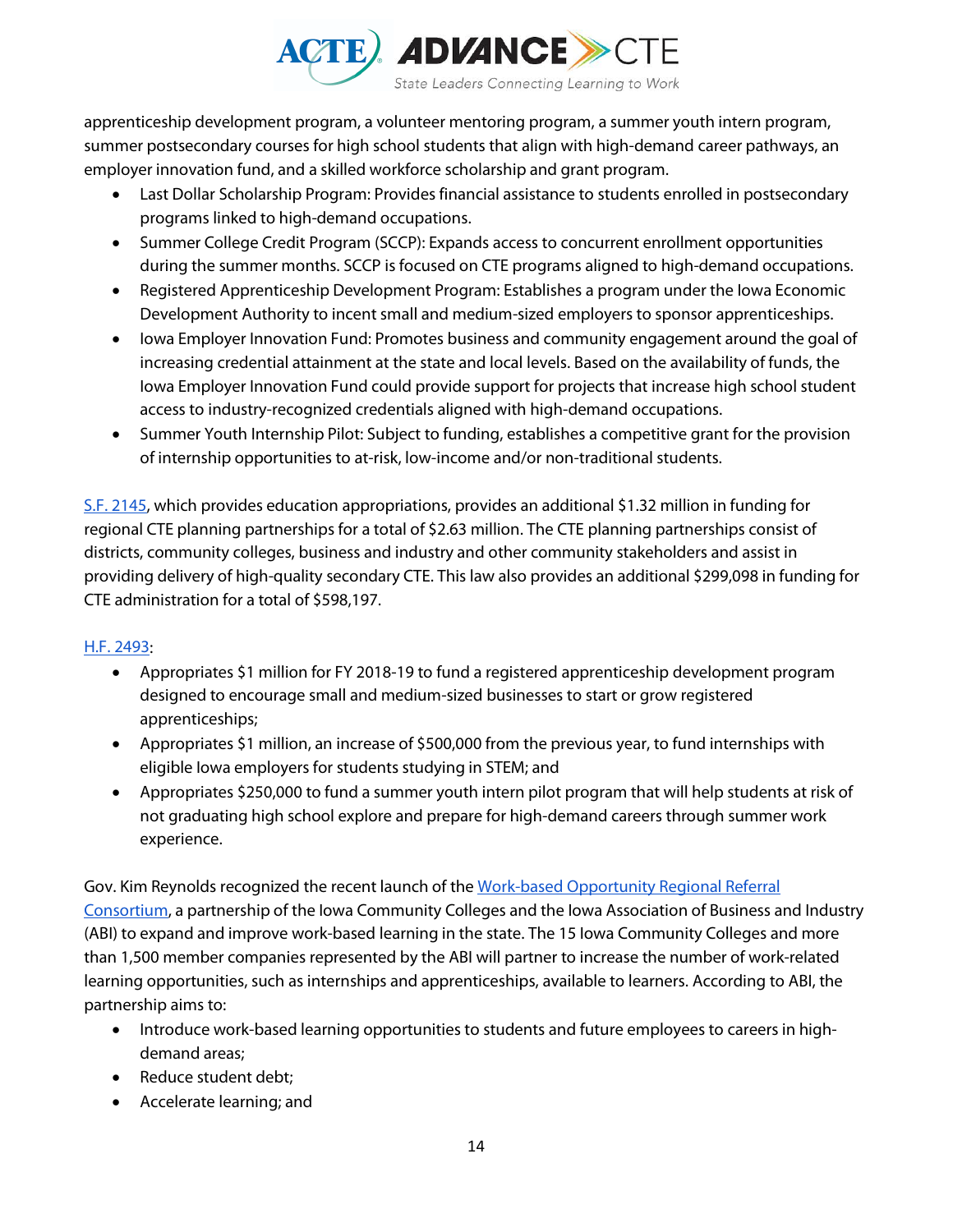

• Reinforce the pipeline of talent for Iowa's employers.

The Consortium will work in partnership with Gov. Reynold's Future Ready Iowa initiative.

The Iowa Board of Education adopted voluntary **computer science standards** from the Computer Science Teachers Association, and the state is offering a \$1 million stat[e fund for teacher training.](https://educateiowa.gov/pk-12/instruction/computer-science-expansion/computer-science-professional-development-incentive)

## **Kansas**

[S.B. 423](http://kslegislature.org/li/b2017_18/measures/sb423/) uses the current year's data for the CTE funding weights and repeals the July 1, 2019, sunset for the CTE funding weights. Additionally, the bill appropriates \$2.80 million from the State General Fund to provide students enrolled in grades 9-12 the ACT and the three ACT WorkKeys assessments required to earn a national career readiness certificate.

#### Th[e FY 2019](https://budget.kansas.gov/wp-content/uploads/FY2019_Comparison-_Report.pdf) [budget:](https://budget.kansas.gov/wp-content/uploads/FY2019_Comparison-_Report.pdf)

- Adds \$55,000 for CTE incentive payments;
- Adds \$650,000 for CTE transportation;
- Adds \$695,000 for technical education incentive payments to school districts; and
- Provides \$7.30 million (for a total of \$27.55 million) for FY 2018 and \$8.30 million (for a total of \$28.85 million) for FY 2019 to cover tuition for the Excel in Career and Technical Education Program, which aims to help more learners enter high-wage, high-demand careers by providing funding for industryrecognized credentials and allowing secondary students to access CTE dual enrollment opportunities.

## **Kentucky**

[H.B. 3](http://www.lrc.ky.gov/record/18RS/HB3.htm) directs each district in Kentucky to create an essential workplace ethics program for all K-12 students beginning in the 2019-20 school year. The law requires that K-12 students receive essential workplace ethics instruction in adaptability, diligence, initiative, knowledge, reliability, remaining drug free and working well with others. The law directs each local school board to collaborate with the local workforce investment board in conjunction with local economic development organizations to recommend to school districts best practices that may be used to implement an essential workplace ethics program and to create a seal, card or certificate that recognizes students who have successfully met the essential workplace ethics indicators. The law requires superintendents to provide a report to the commissioner of education and the Kentucky Workforce Innovation Board on their district's essential skills program by September 1, 2019, and every two years after that.

The Kentucky Board of Education unanimously approved ne[w graduation requirements](https://portal.ksba.org/public/Meeting/Attachments/DisplayAttachment.aspx?AttachmentID=456356) that, among other items, direct students entering high school in the 2020-21 school year to choose one of eight Graduation Qualifiers, which are criteria that students must meet to graduate high school. The criteria include experiences to prepare students for postsecondary education and the workforce, such as earning three or more postsecondary credits through approved dual credit courses or completing two years of an approved preapprenticeship or apprenticeship.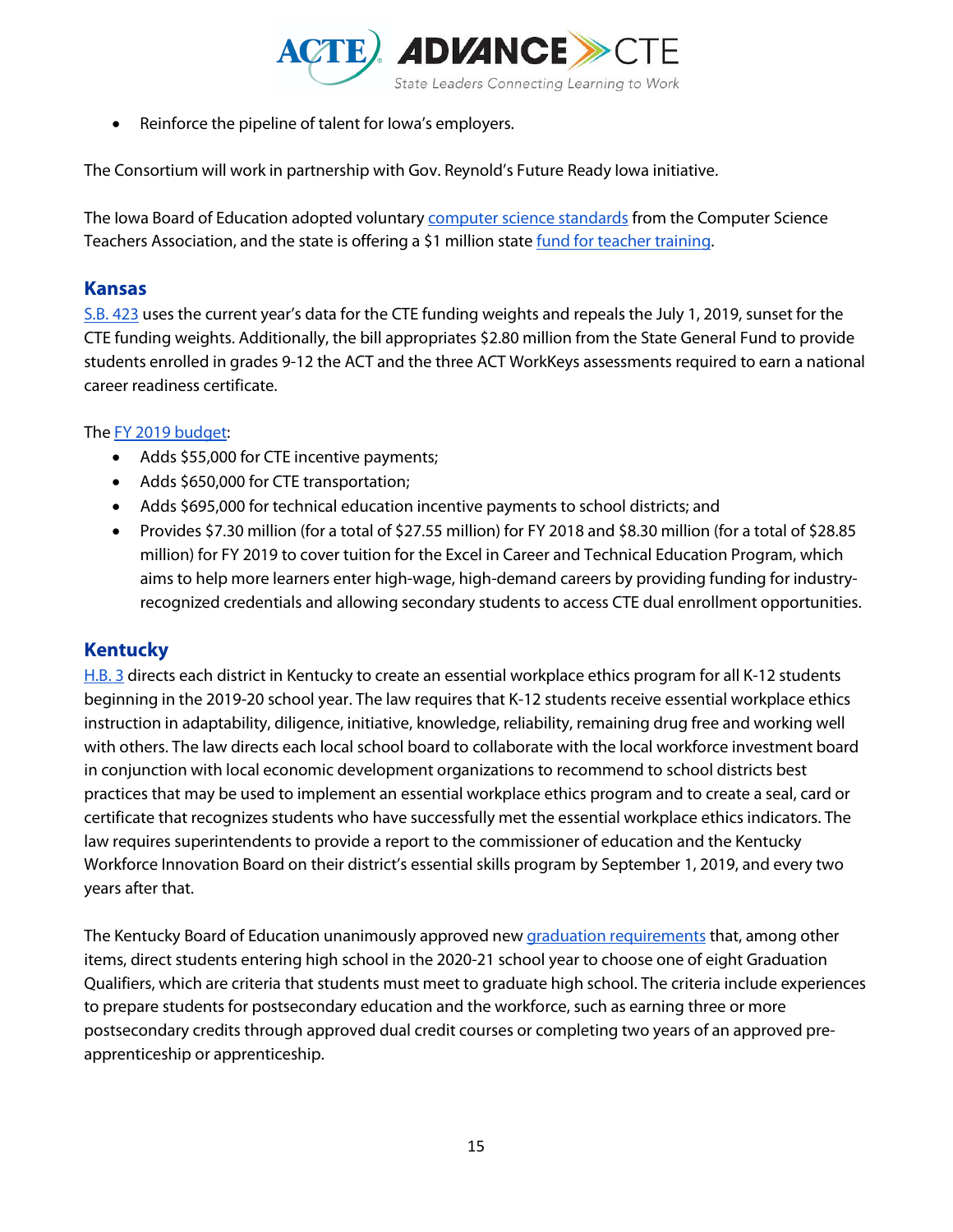

## **Louisiana**

No relevant CTE policy was adopted in 2018.

## **Maine**

[H.B. 1666](http://legislature.maine.gov/legis/bills/display_ps.asp?LD=1666&snum=128) delays the phase-in of the implementation of proficiency-based diplomas by one year.

## **Maryland**

[S.B. 978,](http://mgaleg.maryland.gov/2018RS/bills/sb/sb0978e.pdf) the Career Preparation Expansion Act, authorizes the Maryland State Department of Education to adopt regulations that require students to be awarded credit toward high school graduation requirements for time spent in certain apprenticeship programs. This act also requires the Maryland Higher Education Commission to collect data related to licensing and certification and to share those data with the Maryland Longitudinal Data System (MLDS) so that MLDS may link licensing and certification data with workforce data to determine outcomes.

The Maryland State Department of Education and the Maryland Department of Labor, Licensing and Regulation announced that the **Apprenticeship Maryland Program** will be implemented statewide after reviewing the results of pilot programs in two county schools. The Apprenticeship Maryland Program is designed to provide youth apprenticeships associated with career pathways in manufacturing and STEM for students ages 16 and up.

[S.B. 842](http://mgaleg.maryland.gov/webmga/frmMain.aspx?id=SB0842&stab=01&pid=billpage&tab=subject3&ys=2018RS) provides scholarships to students attending one of Maryland's 16 community colleges. Students must enroll in a Maryland community college within two years of graduating high school or obtaining a GED diploma and meet certain household income requirements to be eligible for the state financial aid.

[H.B. 281](http://mgaleg.maryland.gov/webmga/frmMain.aspx?id=hb0281&stab=01&pid=billpage&tab=subject3&ys=2018rs) requires each public high school to offer at least one high-quality computer science course by the 2021-22 school year. The law also establishes the Maryland Center for Computing Education in the University Center of Maryland to expand access to computer science education in K-12. The Center must establish a plan by July 1, 2019, to create a sustainable pipeline of computer science teachers and identify activities to establish partnerships for funding, mentorship and internships for teachers. The Center must also administer a competitive grant program to support professional development in computer science education. The law establishes a fund to support the activities of the Center and dictates that the governor must appropriate at least \$1 million in FY 2020 and FY 2021 for this fund.

[H.B. 1415](http://mgaleg.maryland.gov/webmga/frmMain.aspx?id=hb1415&stab=01&pid=billpage&tab=subject3&ys=2018rs) establishes the Career and Technology Education Innovation Grant, which funds partnerships consisting of at least one local education board, community college and industry partner to develop and implement a CTE curriculum framework or pathway. The law outlines grant eligibility and dictates that the governor must appropriate at least \$2 million annually for the grant program.

Th[e FY 2019 budget](http://mgaleg.maryland.gov/2018RS/bills/sb/sb0185E.pdf) appropriates \$2 million to Innovation Programs to support CTE innovation.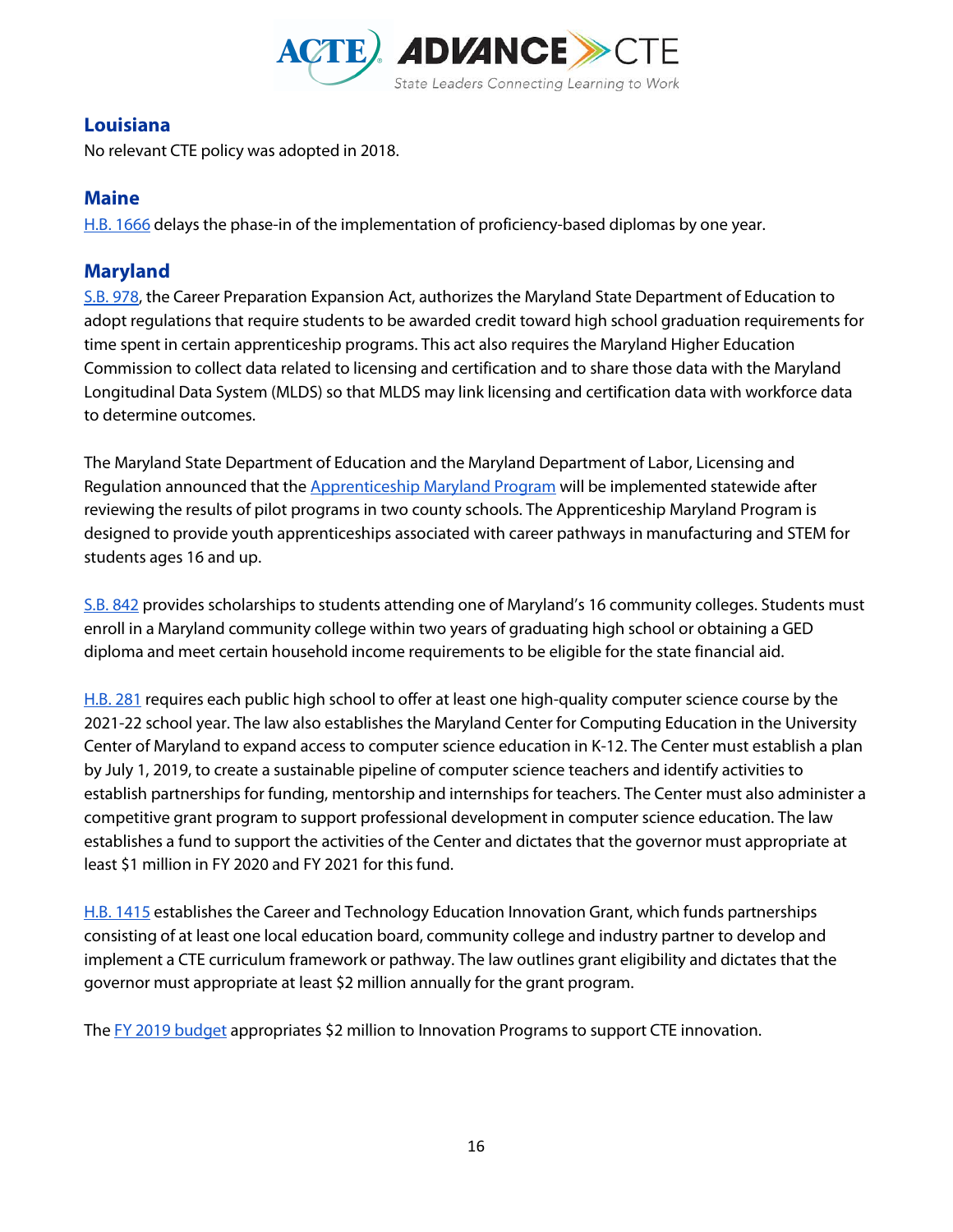

## **Massachusetts**

Th[e FY 2019 budget](http://budget.digital.mass.gov/bb/gaa/fy2019/app_19/ga_19/hdefault.htm) includes \$1.80 million in new funding to establish high-quality early college pathways and \$5 million for the Connecting Activities initiative, which provides work-based learning opportunities for high school students.

[H. 4549](https://malegislature.gov/Bills/190/H4549) directs the departments of Housing and Economic Development, Education and Workforce Development and the Massachusetts School Building Authority to conduct a study and develop a report on access to high-quality CTE. The report must include a list of current schools and their capital needs, a list of advanced manufacturing programs in institutions, equipment needs of schools, current funding for CTE, and the impact future employment demands will have on funding needs.

## **Michigan**

[S.B. 0941](http://www.legislature.mi.gov/(S(loiqddupyvwu45ziudxydp1m))/mileg.aspx?page=GetObject&objectname=2018-SB-0941) amends the State School Aid Act, also known as the Marshall Plan for Talent. The bill appropriates \$100 million in FY 2017-18 from the Talent Investment Fund to improve the state's talent pool. Funds appropriated are considered a work project appropriation, and unspent funds will be carried into FY 2018-19 with the work project estimated to be completed by the end of FY 2021-22. The bill allocates:

- \$36.49 million for the expansion of K-12 education programs that focus on creating competencies and earning credentials in high-demand fields;
- \$29.94 million for a competitive grant program for districts to expand or create student experiences that result in competencies and credentials in high-demand fields;
- \$18.50 million for competitive grants for districts to purchase or lease equipment for use in educational programs that build a skilled workforce in high-demand fields and result in credentials;
- \$25.50 million for the Michigan Talent Pledge Scholarship Program, which provides scholarships for low-income students to obtain a degree or credential in a high-demand field, funding to postsecondary institutions for coaches and mentors, and funding for incentive grants to districts and administration;
- \$4 million to expand a web-based career preparation platform;
- \$10.50 million for competitive grants to districts that are members of a talent consortium and to hire career navigators; and
- \$4 million for an innovative educator program to support educators in deploying innovative instructional programs for replication, dissemination and expansion in Michigan.

[H.B. 5676](http://www.legislature.mi.gov/(S(kjr4cjy1lxdgz4q415sv0bk0))/mileg.aspx?page=BillStatus&objectname=2018-HB-5676) amends the State School Aid Act to specify that a student cannot be considered less than full time because of the effect of his or her engagement in an internship or work experience on the number of class hours the district provides to the student.

[H.B. 4106](https://www.legislature.mi.gov/(S(r3okffx0qwlg4qnns3fo3onf))/mileg.aspx?page=getobject&objectName=2017-hb-4106) allows high school credit to be awarded to students who complete an internship or work experience in grades 9-12 and specifies the requirements students must meet to earn credit.

[H.B. 5145](http://www.legislature.mi.gov/(S(lu1fyrryqfyaye13pp4ldr1h))/mileg.aspx?page=GetObject&objectName=2017-HB-5145) requires that by January 1, 2019, the superintendent of public instruction collaborate with the Department of Talent and Economic Development and individuals representing stakeholders to promulgate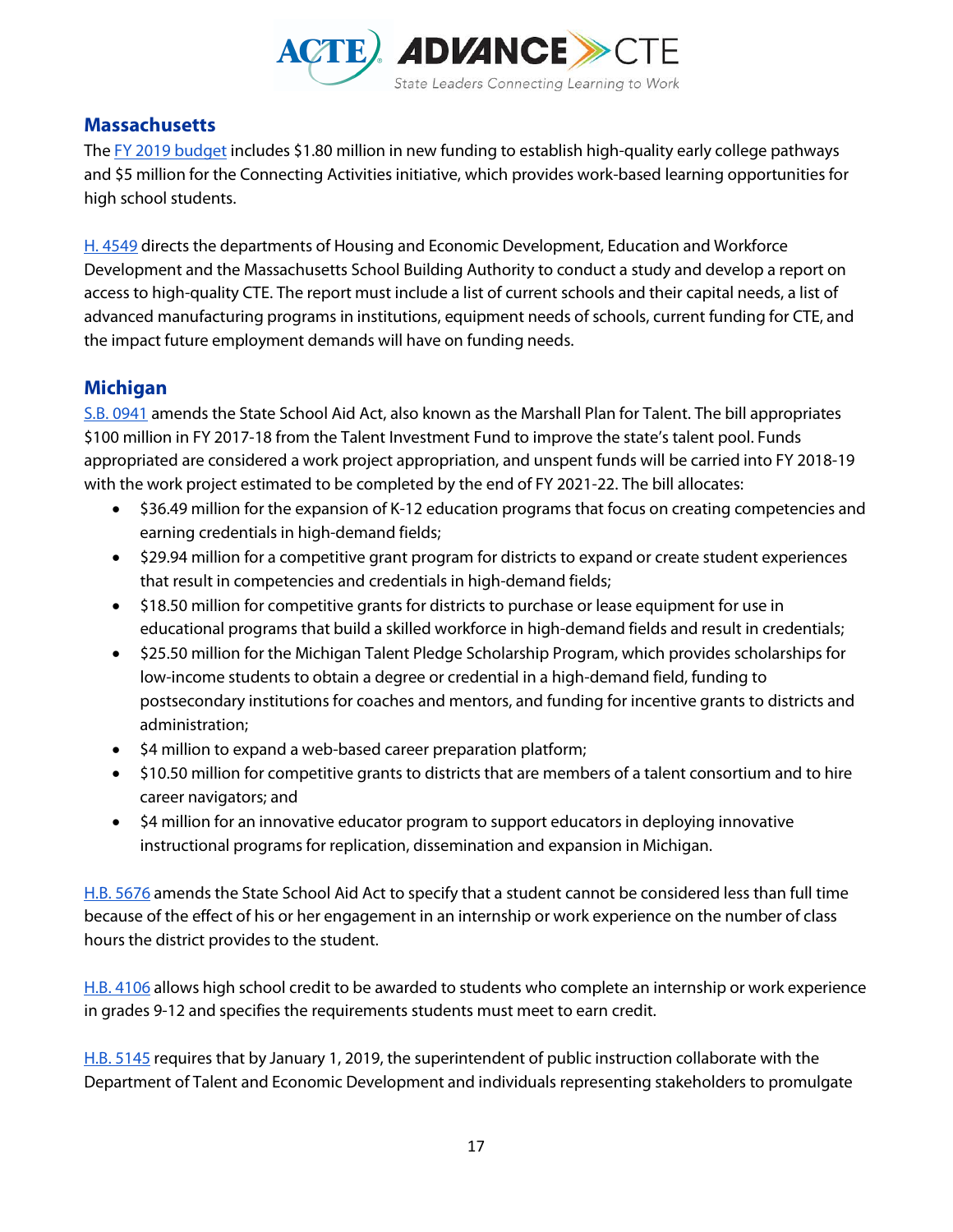

rules to allow time spent engaging with local employers or technical centers to count toward professional development or continuing education for educators and administrators.

[H.B. 5139](https://www.legislature.mi.gov/(S(rqsawrmawt0ftze1fbcig0qa))/mileg.aspx?page=GetObject&objectName=2017-HB-5139) requires the Michigan Department of Education, in collaboration with the Department of Talent and Economic Development, to develop and adopt a career development model program of instruction by January 1, 2019, that, among other things, embeds career development within core instruction and includes strategies for engaging community business and industry and parent interests. This bill also requires that by the 2019-20 school year, the board of a school district ensures that the school district's curriculum includes grade-appropriate instruction on career development for grades K-12.

[H.B. 5141](http://www.legislature.mi.gov/(S(gorskbpkztrcth1jx5ucy1rj))/mileg.aspx?page=GetObject&objectname=2017-HB-5141) allows non-certified, non-endorsed individuals to teach in State (Perkins) Approved and elective CTE programs and industrial technology programs as long as the individuals meet certain requirements, such as having two years of professional experience in the relevant subject matter during the past 10 years, among other requirements.

[S.B. 685 s](http://www.legislature.mi.gov/(S(ux0praatu0ltyhh0cfkkygyg))/mileg.aspx?page=GetObject&objectname=2017-SB-0685)pecifies that a school improvement plan must include a requirement that each school provide students with a variety of age-appropriate career information resources in grades K-12. The plan must also provide the opportunity for students in grade levels the board of the school district deems appropriate to engage in one or more experiences in the field of a student's interest and the opportunity for students in grades K-12 to meet with a school counselor to discuss career interests, options and preparations. The plan must provide pupils in grades 6-12 work-based learning activities that ensure that those pupils make connections with workers or experts in a variety of fields.

#### [S.B. 684:](http://legislature.mi.gov/doc.aspx?2017-SB-0684)

- Specifies that a student must create an education development plan, based on high school readiness scores and a career pathways program or career exploration program and under the supervision of a school counselor or other designee;
- Specifies that during the education development plan process, students must be made aware that many of the curricular requirements specified in the school code may be satisfied via CTE;
- Specifies that the education development plan must provide students with information on careers and projected openings in Michigan, an opportunity to engage in career exploration, and an opportunity to develop a talent portfolio that includes a record of a student's experiences, certificates and accomplishments; and
- Directs the Department of Education to collaborate with the Department of Talent and Economic Development to develop model materials that districts can use to meet the aforementioned requirements.

#### **Minnesota**

No relevant CTE policy was adopted in 2018.

## **Mississippi**

No relevant CTE policy was adopted in 2018.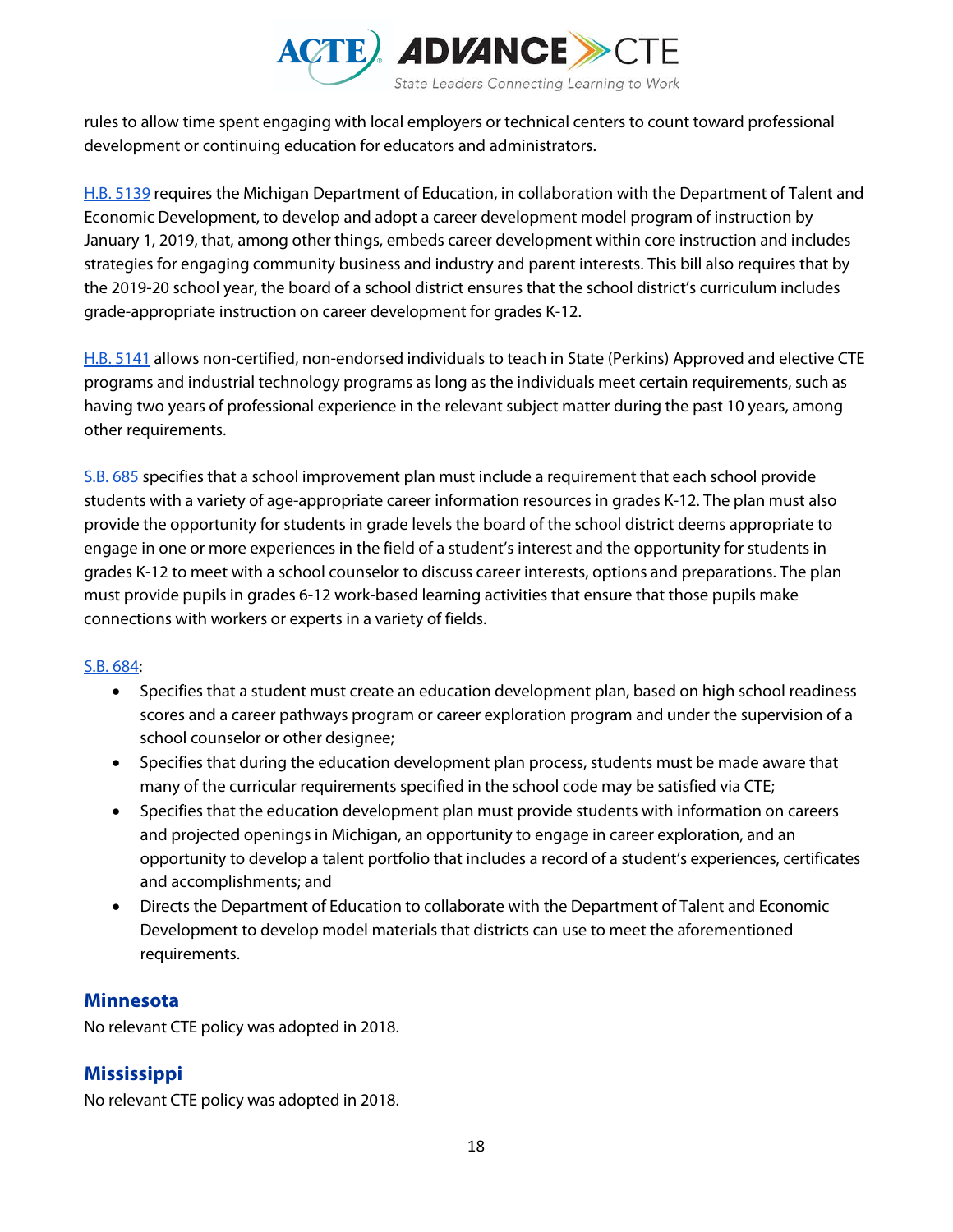

## **Missouri**

[H.B. 1415:](https://house.mo.gov/Bill.aspx?bill=HB1415&year=2018&code=R)

- Authorizes schools to rely on technical coursework and skills assessments developed for industryrecognized credentials and certificates when developing CTE pathways;
- Allows teachers to count externships hours with local businesses as professional development hours; and
- Modifies the composition of the Career and Technical Education Advisory Council to include the director of the Department of Economic Development or his or her designee and requires the Council to annually recommend a list of industry certifications, state-issued professional licenses and occupational competency assessments.

#### [H.B. 1606:](https://house.mo.gov/Bill.aspx?bill=HB1606&year=2018&code=R)

- Requires the Department of Elementary and Secondary Education to handle career and technical student organization funds;
- Allows a school board or charter school to develop an academic and career counseling program in collaboration with parents and the local community;
- Directs the Department of Elementary and Secondary Education to develop a process to recognize a school district's academic and career counseling program;
- Requires high schools to provide students with information about salaries, careers, education and finding a job;
- Directs the Coordinating Board for Higher Education and the Department of Economic Development to provide information to public institutions about employment trends for credentials offered and the estimated tuition associated with the credentials;
- Directs public institutions to publish this information on their websites and course catalogs;
- Establishes the Career Readiness Course Task Force to explore developing a course for eighth or ninth graders that would focus on career and educational opportunities; and
- Establishes focus areas of the course and dictates that the course demonstrate that graduation from a four-year college is not the only pathway to success.

[H.B. 1665](http://www.house.mo.gov/Bill.aspx?bill=HB1665&year=2018&code=R) creates a one-year visiting scholars certificate to employ individuals as part of a business-education partnership initiative to strengthen career pathways for high school students. To participate, individuals must have a bachelor's degree, occupational license or industry-recognized credential, complete an application for the certificate and pass a background check.

[H.B. 1465 m](http://www.house.mo.gov/Bill.aspx?bill=HB1465&year=2018&code=R)odifies statute to empower the Coordinating Board for Higher Education to authorize community and technical colleges to offer bachelor's degrees when the requirements for licensure in the field call for additional years of education.

[H.B. 3](https://www.house.mo.gov/billtracking/bills184/hlrbillspdf/6879H.01I.pdf) creates the STEM Awareness Program to increase STEM career awareness among students in grades six through eight. The law also directs the Department of Elementary and Secondary Education to convene a work group to recommend academic performance standards related to computer science.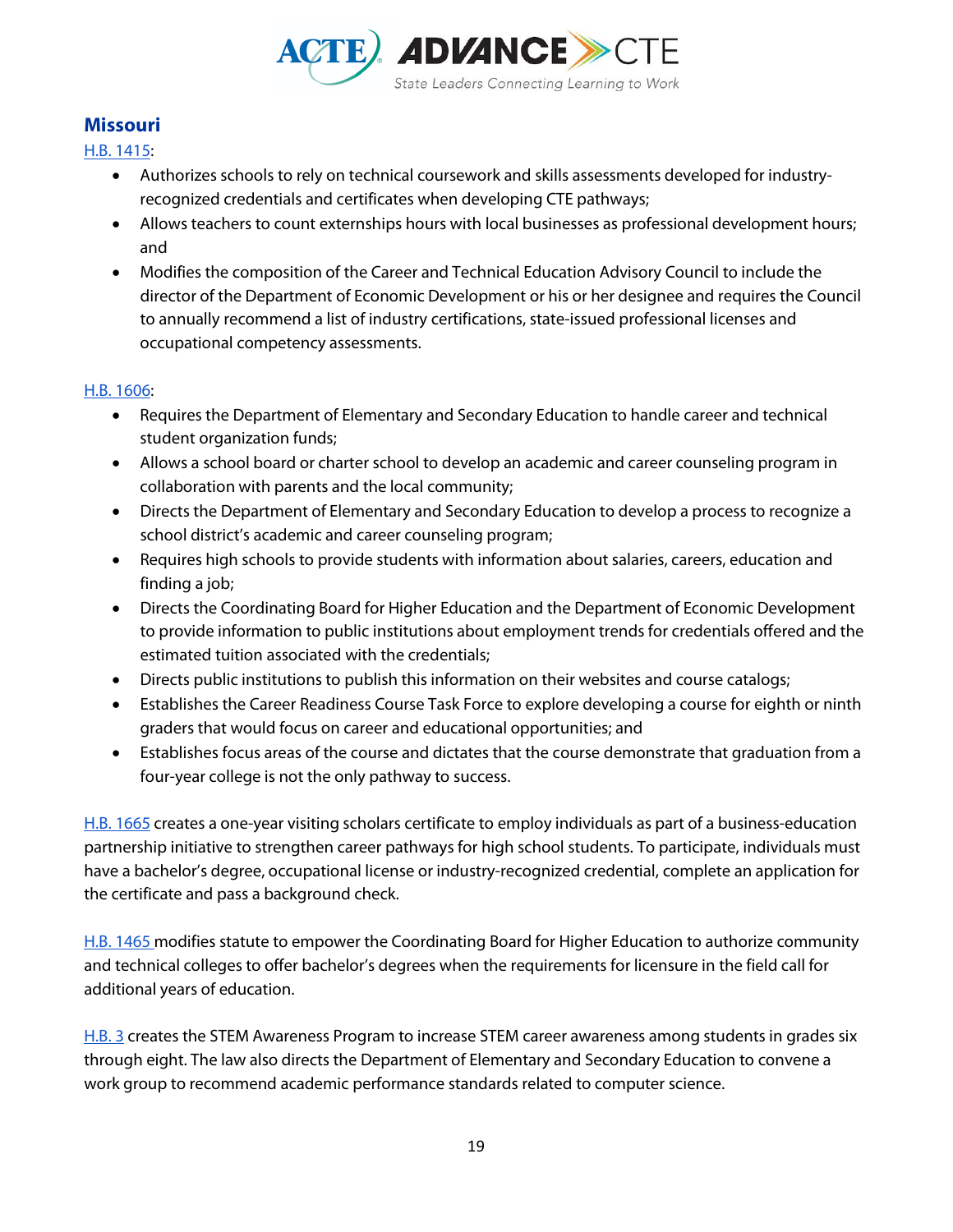

Th[e FY 2018-19 budget](http://www.house.mi.gov/hfa/PDF/Summaries/18s848h1cr1_General_Omnibus_Conference_Report_Summary.pdf) appropriates \$1.50 million to support a program to assist adults over the age of 23 with placement in career training programs and obtaining a high school diploma and \$750,000 to the Fostering Futures Scholarship Program for youth who are transitioning from foster care to attend college, including CTE institutions.

#### **Montana**

In 2018 Gov. Steve Bullock and Montana Commissioner of Higher Education Clayton Christian announced [One-Two-Free,](http://www.montana.edu/news/17939/governor-and-commissioner-of-higher-education-announce-college-access-program) a new initiative to offer high school students two free dual enrollment courses through the Montana University System. The average student will save \$1,190 in tuition and fees through this program.

#### **Nebraska**

No relevant CTE policy was adopted in 2018.

#### **Nevada**

To help achieve Nevada's goal of 55,000 students engaged in work-based learning opportunities by 2020, the Governor's Office of Workforce Innovation, supported by funding from the U.S. Department of Labor and National Governors Association Center for Best Practices, launche[d LifeWorksNV.org,](https://www.lifeworksnv.org/) a work-based learning hub for in- and out-of-school youth and young adults statewide. Users can find internships, apprenticeships, on-the-job training and CTE programs, as well as learn about in-demand occupations and skills. This activity is part of the broader LifeWorks initiative, a strategic partnership of Nevada government agencies, K-12 public education, business and industry leaders, and the Nevada System of Higher Education, working in collaboration to promote relevant and effective career pathways for all Nevada students, with support from JPMorgan Chase.

Effective with the graduating class of 2018, the Nevada State Board of Education has prescribed criteria for the new high school diploma: the College and Career Ready (CCR) High School Diploma. In response to [2017](https://www.leg.state.nv.us/Session/79th2017/Bills/AB/AB7_EN.pdf)  [legislation,](https://www.leg.state.nv.us/Session/79th2017/Bills/AB/AB7_EN.pdf) the Department of Education worked with secondary and postsecondary local education agencies, as well as Nevada businesses, to develop regulations that prescribe the criteria for a pupil to receive the new CCR Diploma. Built upon the foundation of Nevada's Advanced Diploma, the CCR Diploma includes a total of 24 units of credit, including required credits in advanced coursework, dual credit, CTE and/or work-based learning. The CCR Diploma also requires a pupil to obtain a College-Ready Endorsement and/or Career-Ready Endorsement. To gain the Career-Ready Endorsement, students must demonstrate proficiencies on the State Board's approved career readiness assessments (ACT National Career Readiness Certificate or Armed Services Vocational Aptitude Battery), or obtain a CTE Skills Attainment Certificate or industry-recognized credential.

In addition, effective with the graduating class of 2022, the Nevada State Board of Education revised the criteria for the Standard High School Diploma, which includes a total of 23 units of credit, including two required college- and career-ready FLEX credits. These FLEX credits can be fulfilled through a myriad of choices, including CTE concentrator and/or completer courses, a third year of science, a fourth year of mathematics, or a third year of social science.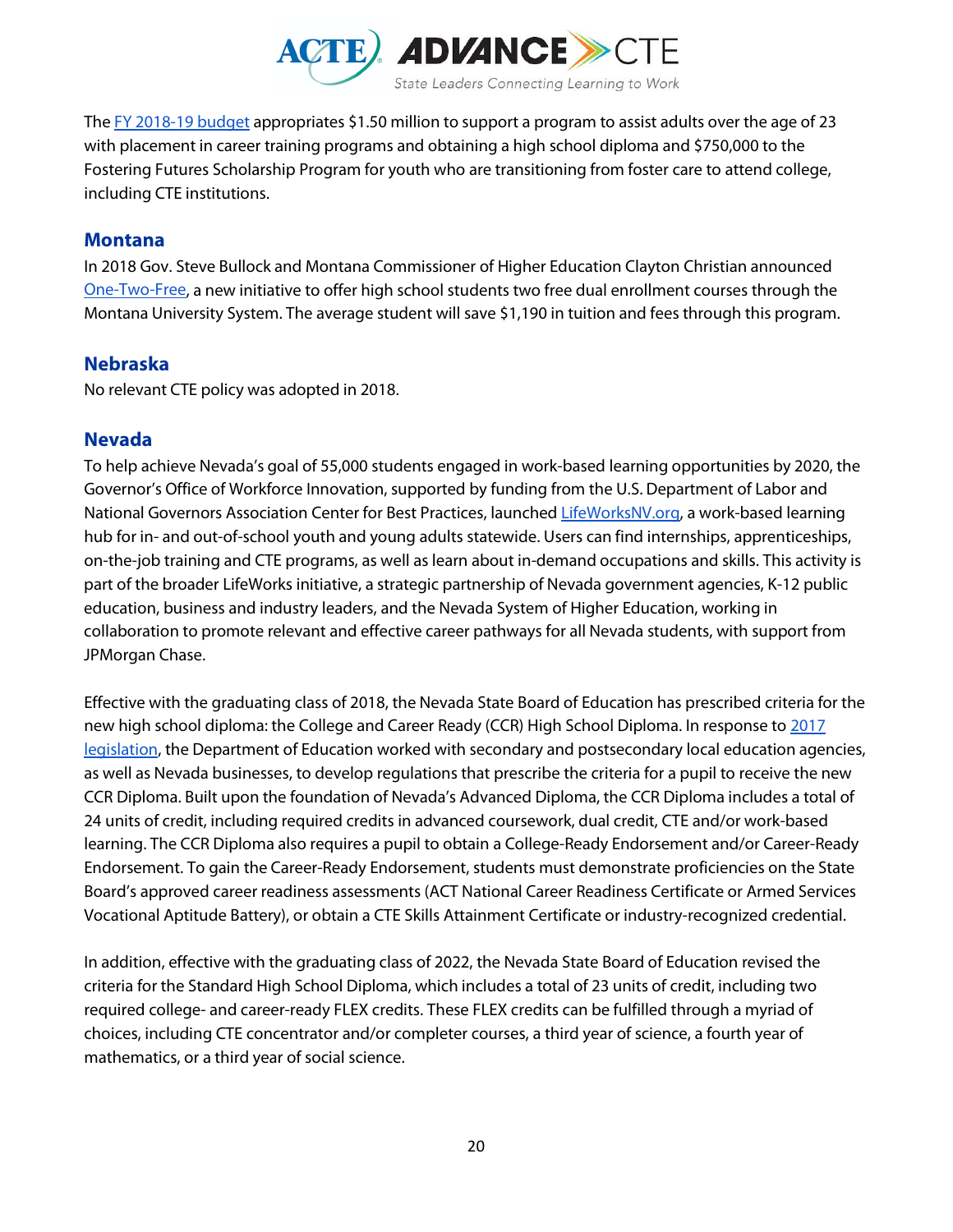

## **New Hampshire**

[S.B. 349](http://gencourt.state.nh.us/bill_status/billText.aspx?sy=2018&id=1745&txtFormat=pdf&v=current) allows high school students to meet mathematics requirements for graduation by completing three math courses and an approved CTE course that integrates math knowledge and skills.

[S.B. 437](http://gencourt.state.nh.us/bill_status/billText.aspx?sy=2018&id=1926&txtFormat=pdf&v=current) adds criteria to an existing robotics education development program that define eligibility for grants to schools. The bill also provides for additional grants in the event that funds are remaining after all initial requests have been met.

[H.B. 1100](http://gencourt.state.nh.us/bill_status/billText.aspx?sy=2018&id=1016&txtFormat=pdf&v=current) establishes a commission to review and evaluate workforce and job training programs in New Hampshire and make recommendations on consolidating education and job training programs, including secondary CTE, adult education and apprenticeship training, into one comprehensive program.

#### **New Jersey**

In it[s](https://www.njleg.state.nj.us/2018/Bills/AL18/53_.PDF) [FY 2019 budget,](https://www.njleg.state.nj.us/2018/Bills/AL18/53_.PDF) New Jersey is funding up to \$25 million for Community College Opportunity Grant (CCOG) awards. Students at participating colleges with adjusted gross incomes of less than \$45,000 who take six or more credits in the spring 2019 semester will be eligible for grants to cover tuition and fees remaining after applying other federal or state grant aid received. The CCOG program will be piloted at 13 county colleges in spring 2019. In addition, the budget funds \$400,000 for STEM Dual Enrollment and Early College High School programs. With this funding, three New Jersey high schools will implement the P-TECH (Pathway in Technology Early College High School) model, co-developed by IBM. Participating students at the three P-TECH schools will graduate within six years with a high school diploma, an associate degree in a competitive STEM field and workplace experiences such as mentorships and internships. In addition, \$2 million is allocated for grants for high schools to offer advanced computer science courses and to support teachers' professional development, as part of Gov. Phil Murphy'[s](https://nj.gov/governor/news/news/562018/approved/20181003a.shtml) [Computer Science for All](https://nj.gov/governor/news/news/562018/approved/20181003a.shtml) initiative.

In November, New Jersey voters approved the [Securing Our Children's Future Bond Act](https://www.njleg.state.nj.us/2018/Bills/PL18/119_.PDF) authorizing \$500 million in state bonds to expand county vocational-technical and county college CTE programs, enhance K-12 school security, and repair contaminated school drinking water systems. Projects will receive priority for CTE grant funding if they offer stackable credentials, partner across secondary and postsecondary systems, or partner with employers to train current or potential employees.

The New Jersey Department of Labor and Workforce Development established an Office of Apprenticeship and announced a \$4.50 million grant opportunity to spur the creation of apprenticeship opportunities in nontraditional business sectors in the state. Th[e Growing Apprenticeships in Nontraditional Sectors \(GAINS\) grants](https://www.state.nj.us/governor/news/news/562018/approved/20181024a.shtml) will offset costs for businesses that invest in their workers through quality on-the-job training and classroom instruction.

#### **New Mexico**

[H.M. 46](https://www.nmlegis.gov/(X(1)S(xu2gitlhppwvlutnvqf5s01d))/Sessions/18%20Regular/final/HM046.pdf) calls on the Higher Education Department and Public Education Department to convene a dual credit program task force to develop recommendations to expand the dual credit program, including dual credit CTE courses.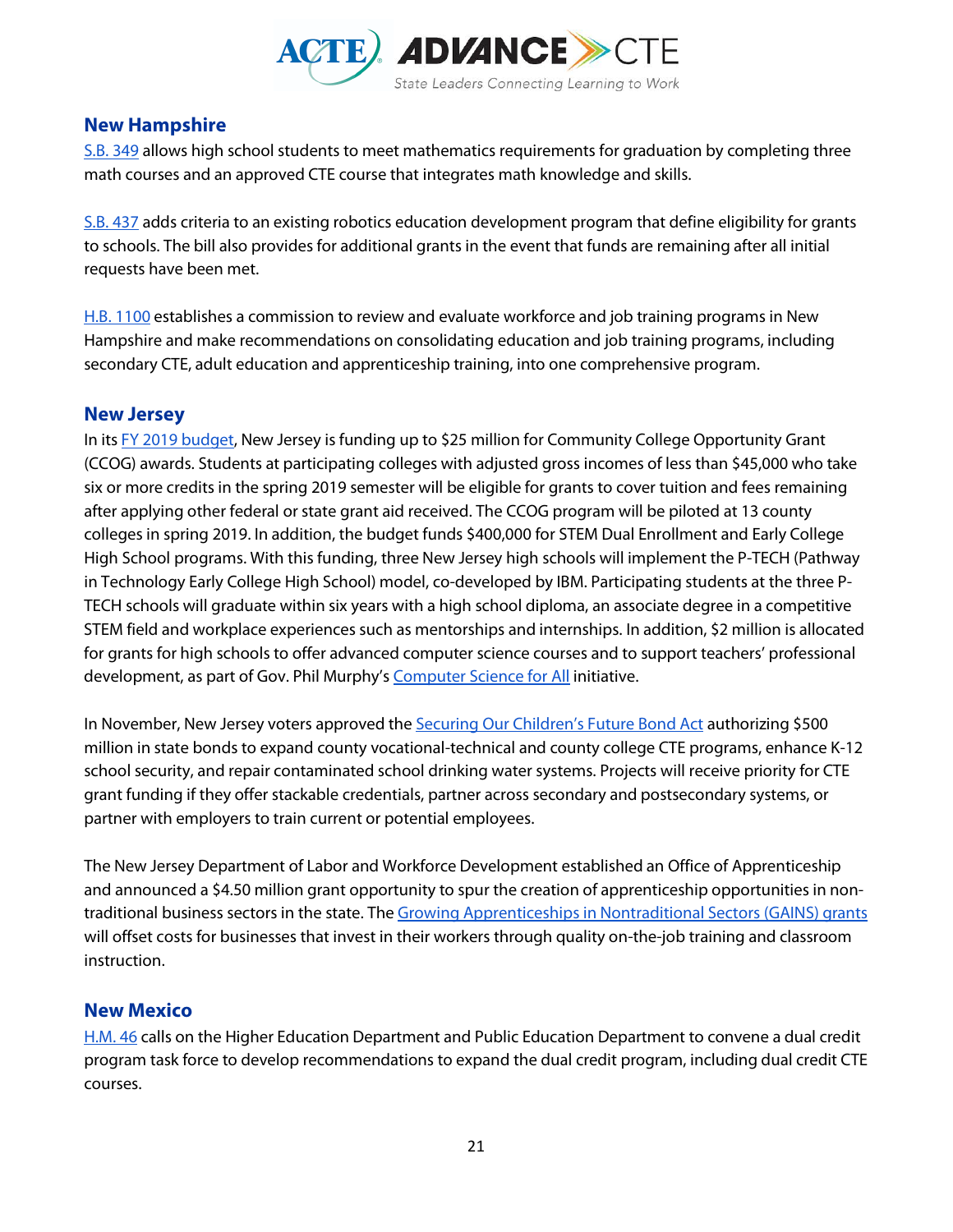

## **New York**

Among its many provisions, [A. 9506](https://nyassembly.gov/leg/?default_fld=&bn=A09506&term=2017&Summary=Y&Actions=Y&Text=Y&Committee%2526nbspVotes=Y&Floor%2526nbspVotes=Y) establishes the New York state teacher loan forgiveness program to provide grants of up to \$5,000 to teachers with education loans who agree to teach in the state in a shortage subject area or a hard-to-staff school district. CTE has been identified as a teacher shortage area in New York, according to a report from the U.S. Department of Education. The legislation also creates a working group to develop computer science standards for grades K-12.

The state's [FY 2019 budget](https://www.budget.ny.gov/pubs/press/2018/pr-enactfy19.html) includes \$9 million to create 15 early college high school programs aligned with in-demand industries in communities with low rates of graduation or postsecondary transition. In addition, \$175 million is set aside to establish a workforce initiative that uses consolidated funding to support regional strategies, including talent pipelines and apprenticeship opportunities.

## **North Carolina**

Gov. Roy Cooper in 2018 announced [NC Job Ready,](https://governor.nc.gov/news/governor-cooper-announces-nc-job-ready-key-priorities-workforce-development) a set of priorities aimed at skill development statewide. Two particular initiatives were launched during the year: the NCWorks Local Innovation Fund and Finish Line Grants. The NCWorks Local Innovation Fund supports community efforts to meet workforce challenges through a competitive grant process. Grants of \$100,000 or \$400,000 are available for community projects that increase educational attainment, develop talent pipelines, address under-served populations, or bring together diverse community organizations. The Fund is administered by the NCWorks Commission, designated as the state workforce development board under the Workforce Innovation and Opportunity Act (WIOA).

In addition, Finish Line Grants help community college students experiencing financial crises pay for course materials, housing, medical needs, dependent care or other needs. Students can receive up to \$1,000 per semester and must have completed three-quarters of their degree or credential program to be eligible. The grants come out of \$7 million in WIOA funds.

The North Carolina Legislature's [2018-19 budget,](https://www.ncleg.gov/Sessions/2017/Bills/Senate/PDF/S99v6.pdf) passed over the governor's veto, includes up to \$200,000 for the North Carolina Hospitality Education Foundation of the North Carolina Restaurant and Lodging Association. The funds are directed to nationally certified CTE programs in hospitality, including instructor and student training and student testing. The Foundation must provide a 1:1 match of state funds.

## **North Dakota**

No relevant CTE policy was adopted in 2018.

## **Ohio**

["Each Child, Our Future"](http://education.ohio.gov/About/Ohios-Strategic-Plan-for-Education) is Ohio's strategic plan for ensuring that each student is challenged, prepared and empowered for his or her future through PK-12 education. Approved by the State Board of Education in 2018, the plan includes a goal to increase annually the percentage of high school graduates who have enrolled in postsecondary education, including CTE programs or an apprenticeship, or are serving in a military branch; earning a living wage; or engaging in a meaningful, self-sustaining vocation. In addition, one of 10 strategies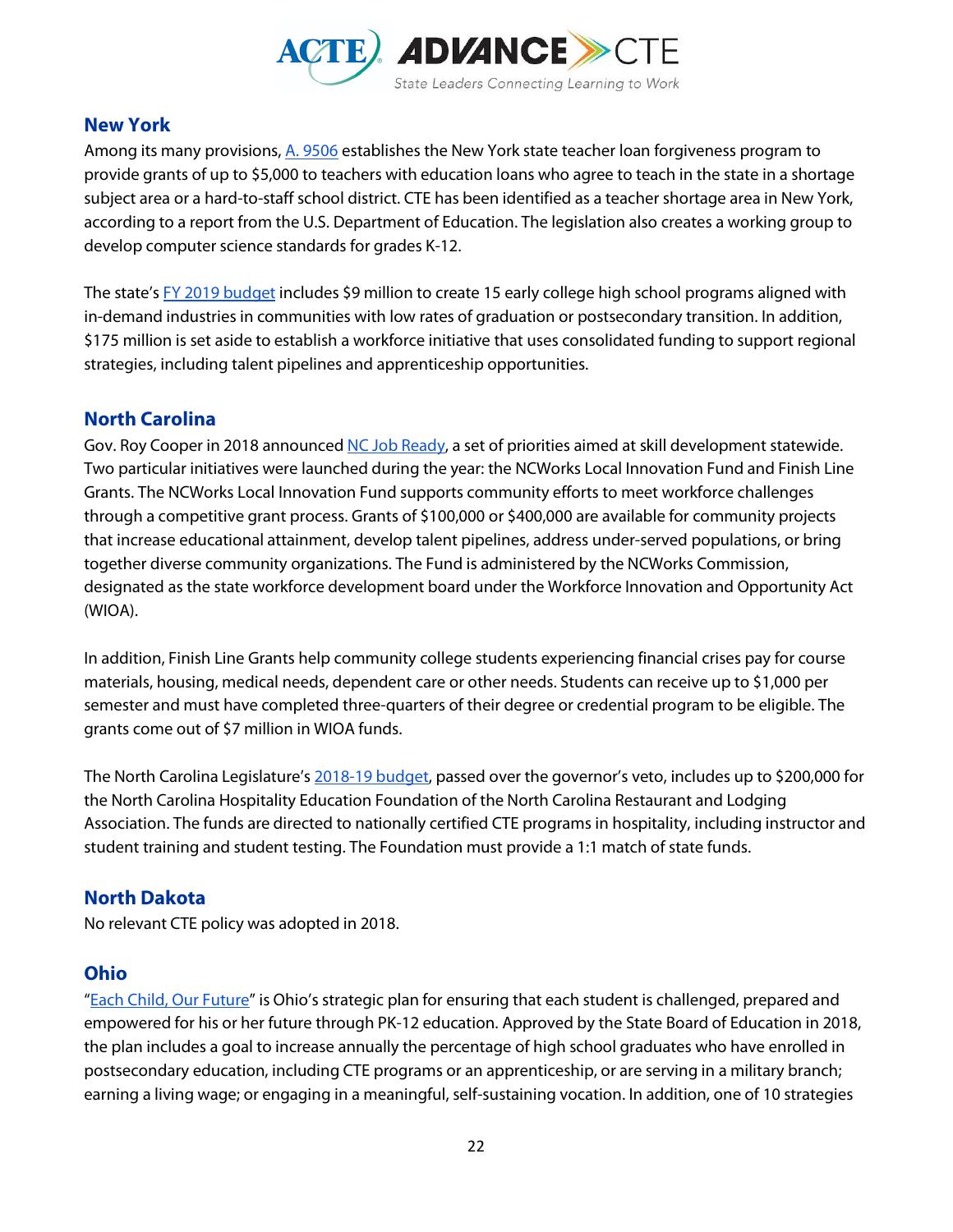

for achieving this goal addresses the importance of multiple pathways through high school and into further education and the workforce, including CTE and early college programs.

[H.B. 98](https://www.legislature.ohio.gov/legislation/legislation-documents?id=GA132-HB-98) requires school districts to provide at least two opportunities a year for students to hear career information from employers, postsecondary institutions and CTE providers. It also replaces the professional CTE teacher license with two alternatives: an initial (two-year) license and an advanced (five-year) license. Both can be earned without a bachelor's degree and can be used to teach CTE classes in grades 4-12.

[S.B. 216](https://www.legislature.ohio.gov/legislation/legislation-status?id=GA132-SB-216) also addresses teacher licensing. The legislation requires the State Board of Education to establish rules for supplemental teaching licenses that temporarily allow a certified or licensed teacher to teach a subject area other than the one for which he or she is licensed, under certain conditions. It also calls for the adoption of rules for initial licenses to teach grades 7-12 at an early college high school and requires the Ohio Department of Education to conduct a study on the effectiveness of the College Credit Plus program.

Restrictions to the *Ohio College Credit Plus program* were implemented in 2018 to help ensure student success and prevent the state from paying for coursework that does not result in credit attainment. These restrictions include new course classifications. Level 1 courses can be in general education or CTE but must be entry level and readily transferable between institutions. After earning 15 credit hours in Level 1, students will be eligible to take more advanced Level 2 courses. In addition, students must now maintain a 2.0 grade point average (GPA) in their college courses. If they drop below this threshold, they will be allowed to take only one course the following semester. If their GPA continues to lag, they can be removed from the program. However, students can appeal to be readmitted.

[H.B. 170](https://www.legislature.ohio.gov/legislation/legislation-summary?id=GA132-HB-170) requires the State Board of Education to adopt content standards and a model curriculum for computer science. It also permits students to use computer science in place of a unit of math or science and authorizes school districts and schools to establish funds to support computer science programs and professional development.

On the postsecondary side, the Ohio Department of Higher Education has [approved](https://www.ohiohighered.org/academic-program-approval/applied-bachelors-degrees) three Ohio community colleges to be the first in the state to offer applied bachelor's degrees.

## **Oklahoma**

Oklahoma'[s FY 2019 budget](http://webserver1.lsb.state.ok.us/cf_pdf/2017-18%20ENR/SB/SB1600%20ENR.PDF) appropriates \$120.39 million to the State Board of Career and Technology Education, an increase of \$12.21 million compared to the prior year's budget. In other funding-related legislation, [S.B. 1604](http://webserver1.lsb.state.ok.us/cf_pdf/2017-18%20ENR/SB/SB1604%20ENR.PDF) directs the State Board of Career and Technology Education to use \$12.10 million of appropriated funds for the purpose of increasing compensation for certified personnel and support employees.

[S.B. 1171](http://webserver1.lsb.state.ok.us/cf_pdf/2017-18%20ENR/SB/SB1171%20ENR.PDF) creates a state work-based learning program under the Office of Workforce Development, in partnership with the Department of Career and Technology Education, among other entities. The program aims to increase the number of state-registered or federally registered apprenticeships and internships available in Oklahoma to 20,000 by December 2020 by: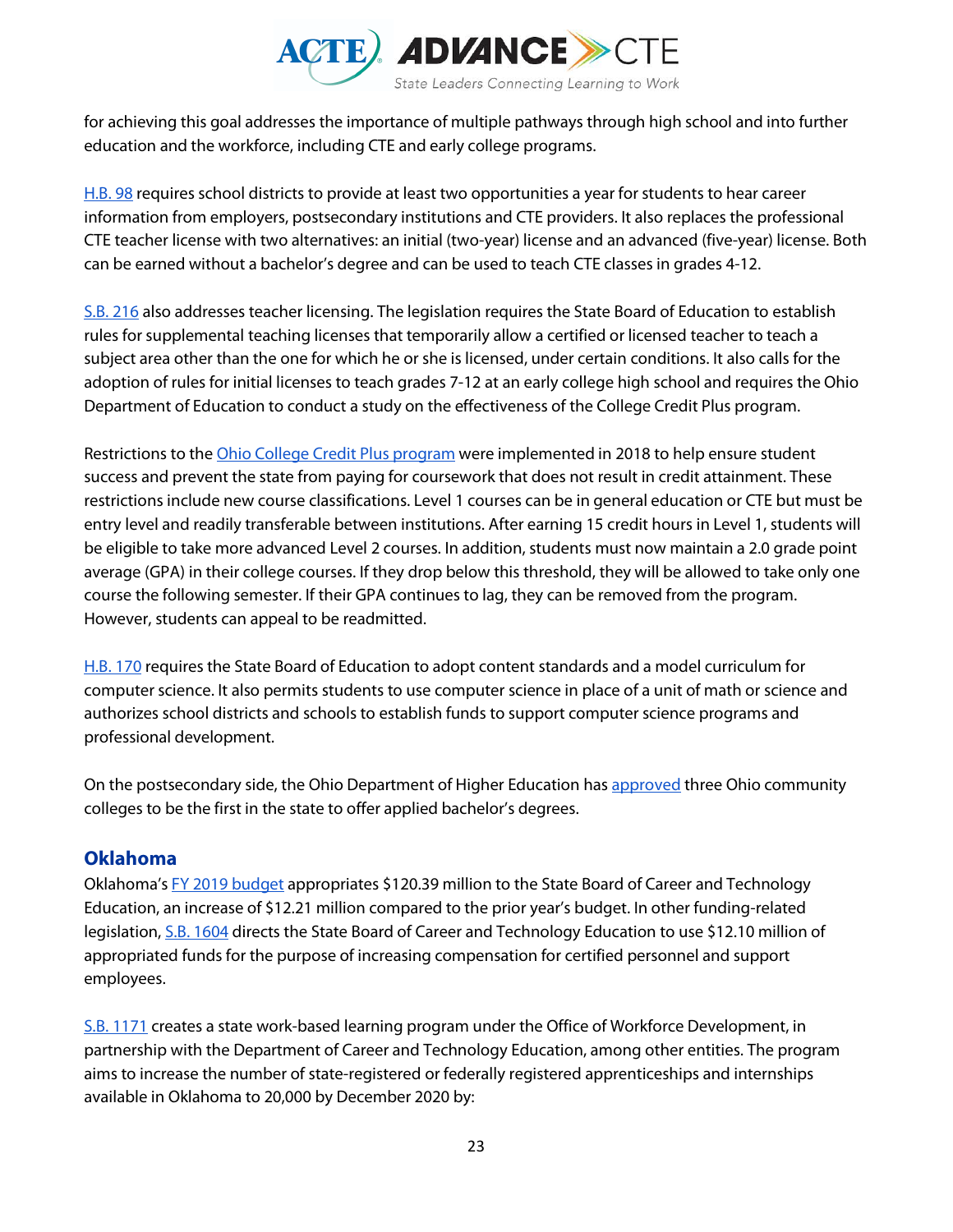

- Coordinating work-based learning opportunities through the state labor market and labor exchange systems;
- Setting standards for equity of access to work-based learning for all Oklahomans;
- Promoting quality work-based learning;
- Developing industry-specific standards; and
- Prioritizing paid work-based learning experiences.

Computer science and STEM education were addressed in [S.J.R. 72](http://webserver1.lsb.state.ok.us/cf_pdf/2017-18%20ENR/SRES/SJR72%20ENR.PDF) and [S.B. 880.](http://webserver1.lsb.state.ok.us/cf_pdf/2017-18%20ENR/SB/SB880%20ENR.PDF) With [S.J.R. 72,](http://webserver1.lsb.state.ok.us/cf_pdf/2017-18%20ENR/SRES/SJR72%20ENR.PDF) the Oklahoma Legislature approved statewide K-12 computer science standards adopted by the State Board of Education. [S.B. 880](http://webserver1.lsb.state.ok.us/cf_pdf/2017-18%20ENR/SB/SB880%20ENR.PDF) moves oversight for the subcommittee that designates state STEM Communities and STEM Regions from the Coalition for the Advancement of Science and Mathematics Education in Oklahoma to the Department of Career and Technology Education.

In addition, Oklahoma passed the following policies in 2018:

- [S.B. 1196](http://webserver1.lsb.state.ok.us/cf_pdf/2017-18%20ENR/SB/SB1196%20ENR.PDF) modifies the concurrent enrollment program, increasing the number of credits for which high school seniors can receive a tuition waiver from six credits per semester to 18 credit hours in their senior year. It also allows, subject to the program being fully funded, high school juniors to receive a tuition waiver for up to nine credit hours in their junior year. The legislation also removes the requirement that the State Regents establish criteria prioritizing applicants based on need or other factors and requires the program to issue a report annually.
- [S.B. 1370](http://webserver1.lsb.state.ok.us/cf_pdf/2017-18%20ENR/SB/SB1370%20ENR.PDF) increases the options for fulfilling high school graduation requirements in mathematics to include completion of one year of a full-time, three-hour CTE program leading to an industry credential or college credit. The State Board of Career and Technology Education is directed to develop a list of industry-endorsed or -aligned credentials that will be reviewed annually and updated at least every three years.
- [H.B. 3220](http://webserver1.lsb.state.ok.us/cf_pdf/2017-18%20ENR/hB/HB3220%20ENR.PDF) directs the State Board of Education and the State Board of Career and Technology Education to disseminate rules for a competency-based teacher certification system for teachers and instructors in technology center school districts.
- [H.B. 2911](http://webserver1.lsb.state.ok.us/cf_pdf/2017-18%20ENR/hB/HB2911%20ENR.PDF) makes changes to statute related to Individual Career and Academic Plan (ICAP) implementation to clarify that ICAPs can be used to explore postsecondary opportunities that include military careers, apprenticeship programs, and CTE programs leading to certification or licensure.

## **Oregon**

In 2018, Gov. Kate Brown launched **Future Ready Oregon**, a statewide initiative focused on closing the skills gap for Oregon's youth and adults by providing the skills and job training they need to obtain good, familysustaining jobs. Strategies include:

- Expanding CTE and other career-connected learning to every high school student in Oregon;
- Expanding NextGen Apprenticeships in five growing industries by 2020, including new industries;
- Adding 1,000 Summer Work Experience Programs for under-engaged Oregon youth in jobs with a clear career path to high-wage opportunities;
- Connecting high schools to Oregon's WorkSource Centers and launching career coaching pilots in three communities;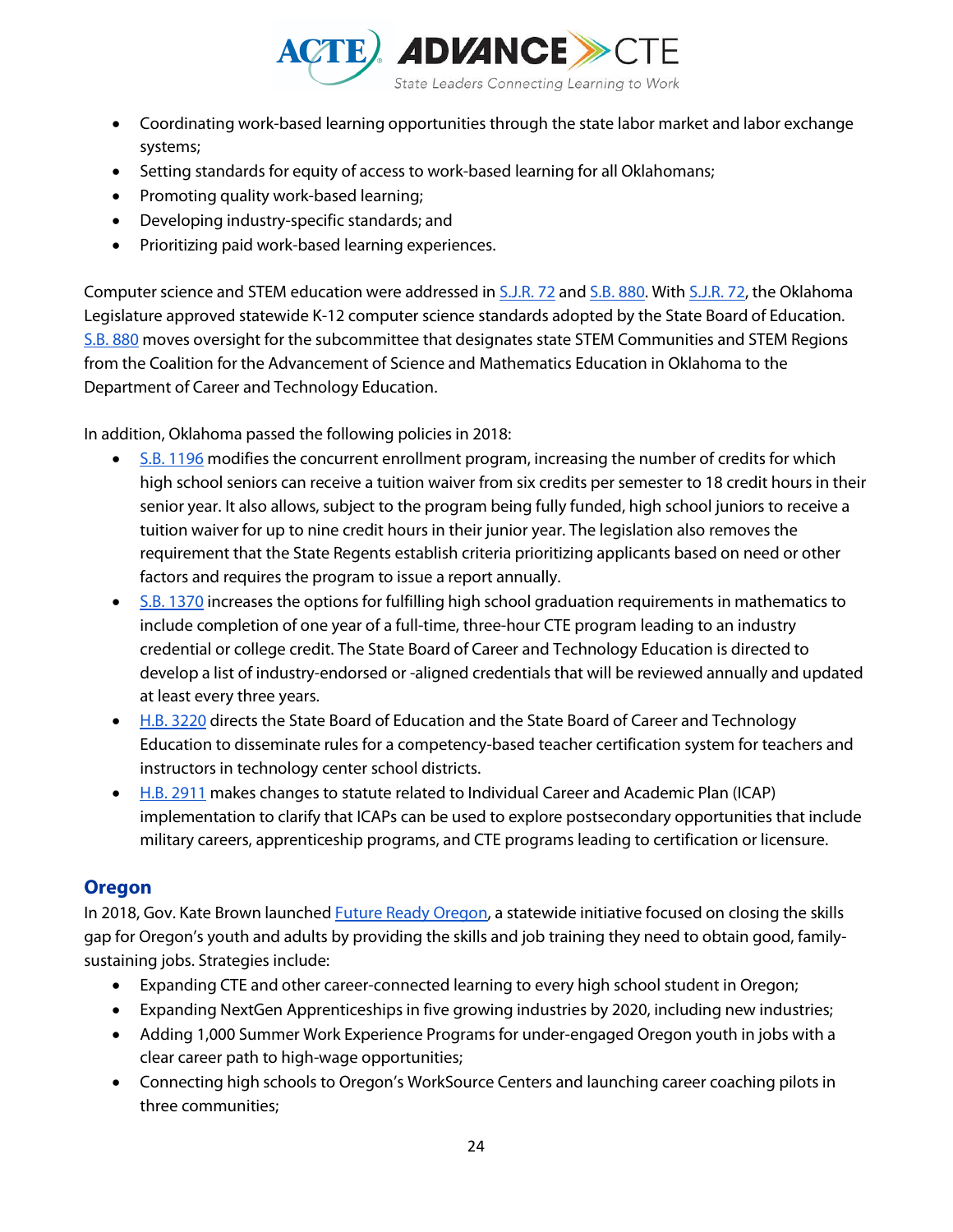

- Creating training pathways in health care industries;
- Making industrial and agricultural work more accessible to young people; and
- Investing in communities and populations that encounter significant systemic barriers to economic prosperity.

[H.B. 4012](https://olis.leg.state.or.us/liz/2018R1/Downloads/MeasureDocument/HB4012/Enrolled) extends to June 30, 2023, the sunset for provisions enabling retirees in the Public Employees Retirement System to be re-employed as CTE teachers without losing their retirement benefits.

## **Palau**

No relevant CTE policy was adopted in 2018.

## **Pennsylvania**

Pennsylvania's [2018-19 budget](https://www.governor.pa.gov/bipartisan-budget-bolsters-economy-workforce-through-education-skills-training/) increases education funding across the board, including a \$10 million increase for CTE. It also allocates \$30 million for the new PAsmart initiative, a cross-agency effort to support education and workforce development through STEM and computer science education, work-based learning and job training. Specifically, PAsmart will:

- Provide more STEM and computer science education for K-12 students;
- Increase the number of STEM and computer science educators;
- Expand job training through STEM and computer science "boot camps" for adults;
- Expand apprenticeships, including youth pre-apprenticeships and registered apprenticeships; and
- Build on the Department of Labor and Industry's Industry Partnerships program, which connects businesses with education and economic development partners for job training.

Gov. Tom Wolf directed more than \$2.80 million t[o local summer internships](https://www.governor.pa.gov/pennsylvania-investing-2-8-million-expand-summer-internship-programs/) in the commonwealth in 2018. The program funded paid summer internship opportunities by directing WIOA funds to 18 local workforce development boards across Pennsylvania.

In 2018 the State Board of Education endorsed the Computer Science Teachers Association's K-12 standards. The standards will enable Pennsylvania to develop its Computer Science Certifications Pathways and will provide guidance for how students can apply a computer science course toward a math or science graduation credit.

## **Puerto Rico**

No relevant CTE policy was adopted in 2018.

## **Rhode Island**

In summer 2018, Rhode Island piloted the **PrepareRI** Internships program and placed 160+ high school students in paid summer internships across the state with a range of employers including CVS, Amgen, Citizens Bank, Hasbro and others. The program is a joint project of the Rhode Island Department of Education and the Governor's Workforce Board, and will be managed by a statewide career readiness intermediary.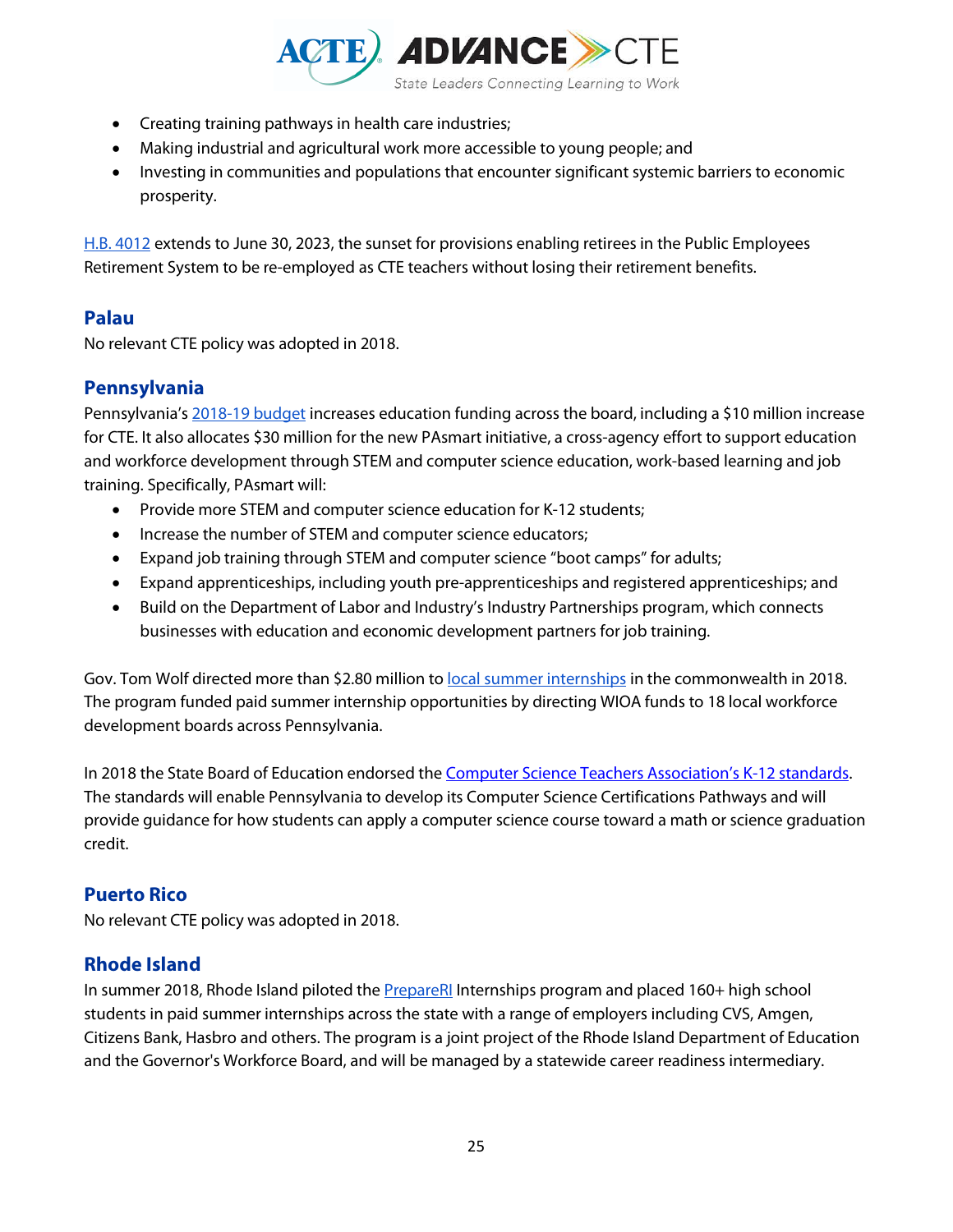

## **South Carolina**

[H.B. 4931](https://www.scstatehouse.gov/billsearch.php?billnumbers=4931&session=122&summary=B) authorizes South Carolina public two-year institutions to offer applied baccalaureate degrees in advanced manufacturing technology that have been approved by the Board for Technical and Comprehensive Education and Commission on Higher Education, as long as new state general funds are not appropriated for this purpose.

## **South Dakota**

New [high school graduation requirements](https://doe.sd.gov/gradrequirements) were adopted by the South Dakota Board of Education Standards. The new requirements provide students with additional flexibility with regard to the courses they can take to earn a diploma, depending on their academic and career interests. This includes allowing CTE courses to count for academic credit. Additionally, the new requirements call out CTE more specifically by creating a mechanism for students to earn an advanced career endorsement above and beyond their high school diploma. The endorsement signals a concentrated experience in a specific Career Cluster based on academic and workplace experiences and the attainment of a related industry-recognized credential.

[S.B. 81](http://sdlegislature.gov/docs/legsession/2018/Bills/SB81ENR.pdf) amends existing language in a law that provides incentive grants for a wide range of projects across the state, including new secondary CTE programs. S.B. 81 repeals language related to the continual appropriation of funds and amends the processes for how funds are dispersed to state agencies. Language related to the funding for new secondary CTE programs is not significantly changed, and \$1.50 million dollars will be awarded in early 2019.

## **Tennessee**

In 2018, then Gov. Bill Haslam announced an expansion and rebranding of Pathways Tennessee to Tennessee [Pathways](https://www.tn.gov/education/news/2018/7/12/governor-haslam-and-commissioner-mcqueen-launch-tennessee-pathways.html) and an investment of almost \$2 million in regional coordinators, who will provide technical assistance to school systems and guidance on increasing the number of pathway opportunities available to students. In addition, Tennessee Pathways will recognize exemplary districts and schools through a competitive designation process based on three indicators:

- Kindergarten through career advisement;
- Cross-sector collaboration across K-12, postsecondary programs, employers and community organizations; and
- Early college and career experiences.

[H.B. 1569](http://publications.tnsosfiles.com/acts/110/pub/pc0669.pdf) enables any local education agency in the state to use the career academy or smaller learning community model to extend CTE class sizes in grades 9-12 through a waiver from the commissioner of education. Even with the waiver, CTE class sizes will not exceed the maximum class size set for general education classes in grades 7-12.

The Tennessee State Board of Education approved computer science standards for grades K-8, which will be implemented in the 2019-20 school year.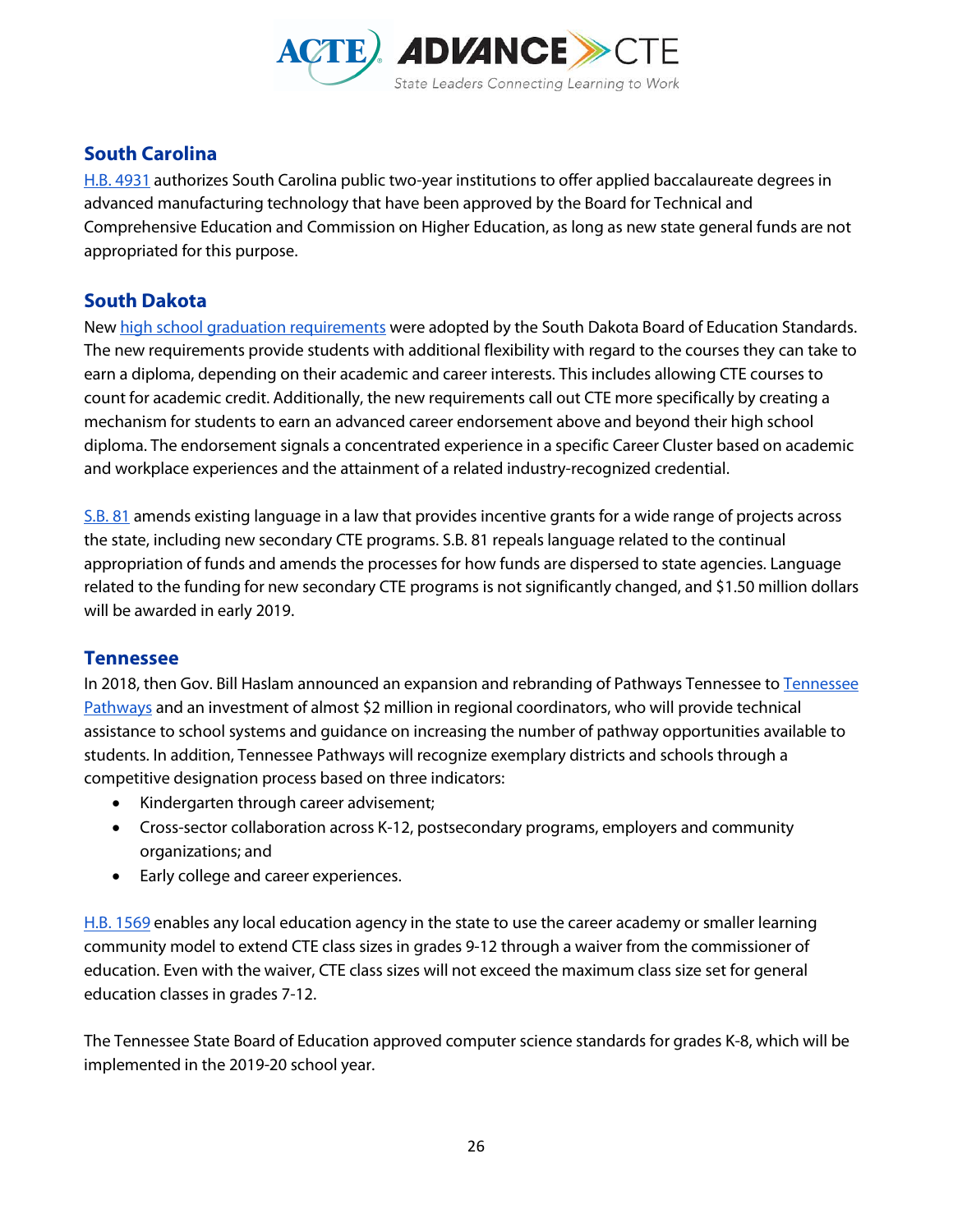

[S.B. 1649](https://publications.tnsosfiles.com/acts/110/pub/pc0991.pdf) creates a liability framework for an employer participating in work-based learning coordinated through a local education agency. The legislation specifies that an employer will not be liable unless through gross negligence and that the local education agency must maintain liability insurance coverage. In addition, the employer may choose to provide workers' compensation insurance coverage. S.B. 1649 also establishes a \$500 tax credit to the employer for each participating student.

Through [S.J.R. 597,](http://wapp.capitol.tn.gov/apps/Billinfo/default.aspx?BillNumber=SJR0597&ga=110) the Tennessee General Assembly commended the Tennessee Work Ethic Diploma, a workforce readiness credential, on its success in Northeast Tennessee and strongly encourages its expansion into every school system in the state. Students who earn the diploma and meet job-related qualifications are guaranteed an interview with participating companies.

## **Texas**

Twenty-five school districts, universities and education service centers in the state have been awarded a Texas Education Agency Grow Your Own grant during the grant program's inaugural year. Grow Your Own grants encourage high school students to consider teaching as a career and help paraprofessionals and teacher aides pursue certification. Grants also assist recipients in providing support to student teachers during their yearlong clinical teaching.

## **Utah**

The state's [FY 2019 budget](https://le.utah.gov/interim/2018/pdf/00002208.pdf) includes a new appropriation of \$3.30 million for Utah System of Technical Colleges "market demand" programs that meet a documented need by one or more Utah employers.

In other postsecondary policy[, H.B. 300](https://le.utah.gov/%7E2018/bills/hbillenr/HB0300.pdf) amends provisions for technical college boards of directors. It defines who can serve on a technical college board of directors and creates term limits. It also removes the requirement for the board of trustees to consult the technical college board of directors before appointing a technical college president.

[S.B. 131](https://le.utah.gov/%7E2018/bills/sbillenr/SB0131.pdf) creates the Talent Ready Utah Center within the Governor's Office of Economic Development to advance education and industry alignment in the state by coordinating among agencies, promoting industryeducation partnerships, developing stackable credential programs, determining efficiencies among workforce providers and identifying high-wage workforce programs. The Center will be supported by the Talent Ready Utah Board, which will consist of representatives from industry and education, including the commissioner of technical education.

[S.B. 103](https://le.utah.gov/%7E2018/bills/sbillenr/SB0103.pdf) expands the definition of an eligible partnership, for the purposes of strategic workforce investment, to include not only local partnerships among CTE secondary and postsecondary providers but also regional and statewide partnerships.

[S.B. 176](https://le.utah.gov/%7E2018/bills/sbillenr/SB0176.pdf) broadens protection from liability under the State Risk Fund to all student interns.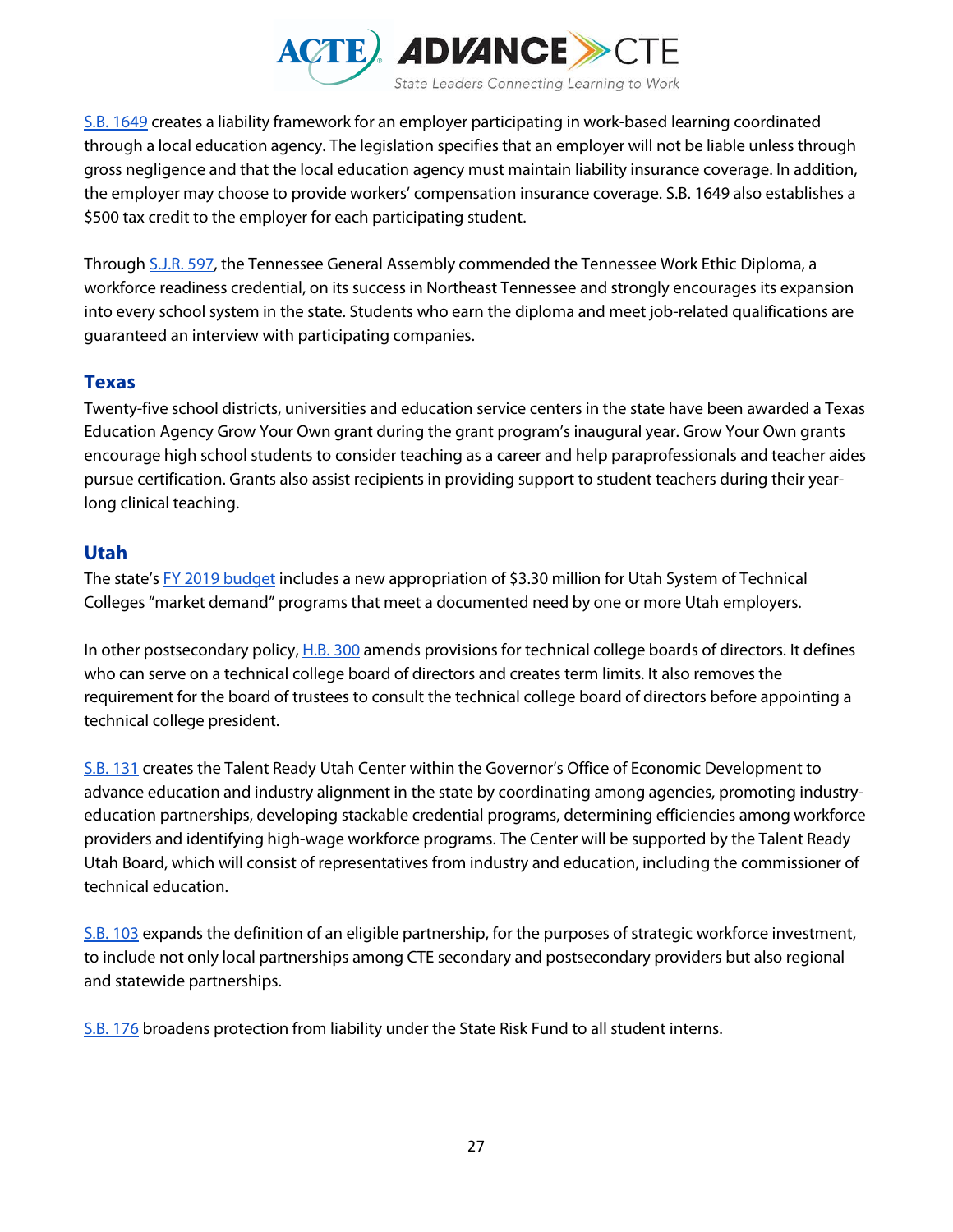

## **Vermont**

[H. 919](https://legislature.vermont.gov/assets/Documents/2018/Docs/ACTS/ACT189/ACT189%20As%20Enacted.pdf) sets the stage to develop a strategic vision and to restructure and align the workforce development systems. This comprehensive legislation requires a cross-agency approach to establish the strategic vision and create alignment across multiple agencies and initiatives regarding resource allocation and prioritization of state and federal funds. The legislation:

- Expands on the federal WIOA definition of "career pathways" to include specific mentions of K-12 educational activities that relate to connecting students to career pathways. It articulates a process for developing career pathways that considers labor market needs, industry input and alignment across learner levels, including opportunities for dual enrollment and credential attainment.
- Encourages the development of introductory CTE programs and career exploration programs for middle school students and, by 2020, requires the Agency of Education to report to the Legislature on the status of introductory courses and middle grades collaboration. The report must include studentcentered policies for CTE foundational and exploratory programs for students in grades 9-10.
- Permits up to four additional pilot projects in a variety of CTE settings. The pilot projects will propose and study novel approaches to how CTE is funded and how it is governed. The Agency of Education is required to select and support the pilots and to report findings to the General Assembly by 2020.
- Requires adult CTE programs offered at regional CTE centers to be aligned with labor market needs and creates a stronger relationship between adult CTE programs and the Department of Labor.

H. 919 codifies a number of recommendations made by a workforce education working group authorized in [2017 legislation.](https://legislature.vermont.gov/assets/Documents/2018/Docs/ACTS/ACT069/ACT069%20As%20Enacted.pdf)

Vermont's [FY 2019 budget](https://legislature.vermont.gov/assets/Documents/2018.1/Docs/Acts/ACT011/ACT011%20As%20Enacted.pdf) includes just over \$3 million appropriated or transferred from the Next Generation Initiative Fund for (a) the Vermont Workforce Education and Training Fund, including \$350,000 for competitive grants for internships, and (b) adult CTE programs at regional technical centers and high schools. In addition, \$740,000 is set aside for dual enrollment programs. The Department of Labor, in consultation with other agencies, including the Agency of Education, must recommend to the governor how to improve workforce education and training, particularly for under-represented populations. The legislation also directs the Vermont Standards Board for Professional Educators to review and consider revising the licensure endorsement rules for teachers in CTE centers.

[H. 923](https://legislature.vermont.gov/assets/Documents/2018/Docs/ACTS/ACT190/ACT190%20As%20Enacted.pdf) creates a pilot equipment grant program for adult CTE and appropriates \$400,000 to the Department of Labor, in consultation with the Agency of Education, to support adult technical education equipment purchases.

## **Virgin Islands**

No relevant CTE policy was adopted in 2018.

## **Virginia**

The commonwealth passed a large number of CTE-related policies in 2018[. H.B. 1006](http://lis.virginia.gov/cgi-bin/legp604.exe?181+ful+CHAP0225+pdf) requires the Virginia Board of Workforce Development to develop an online dashboard showing state and regional labor market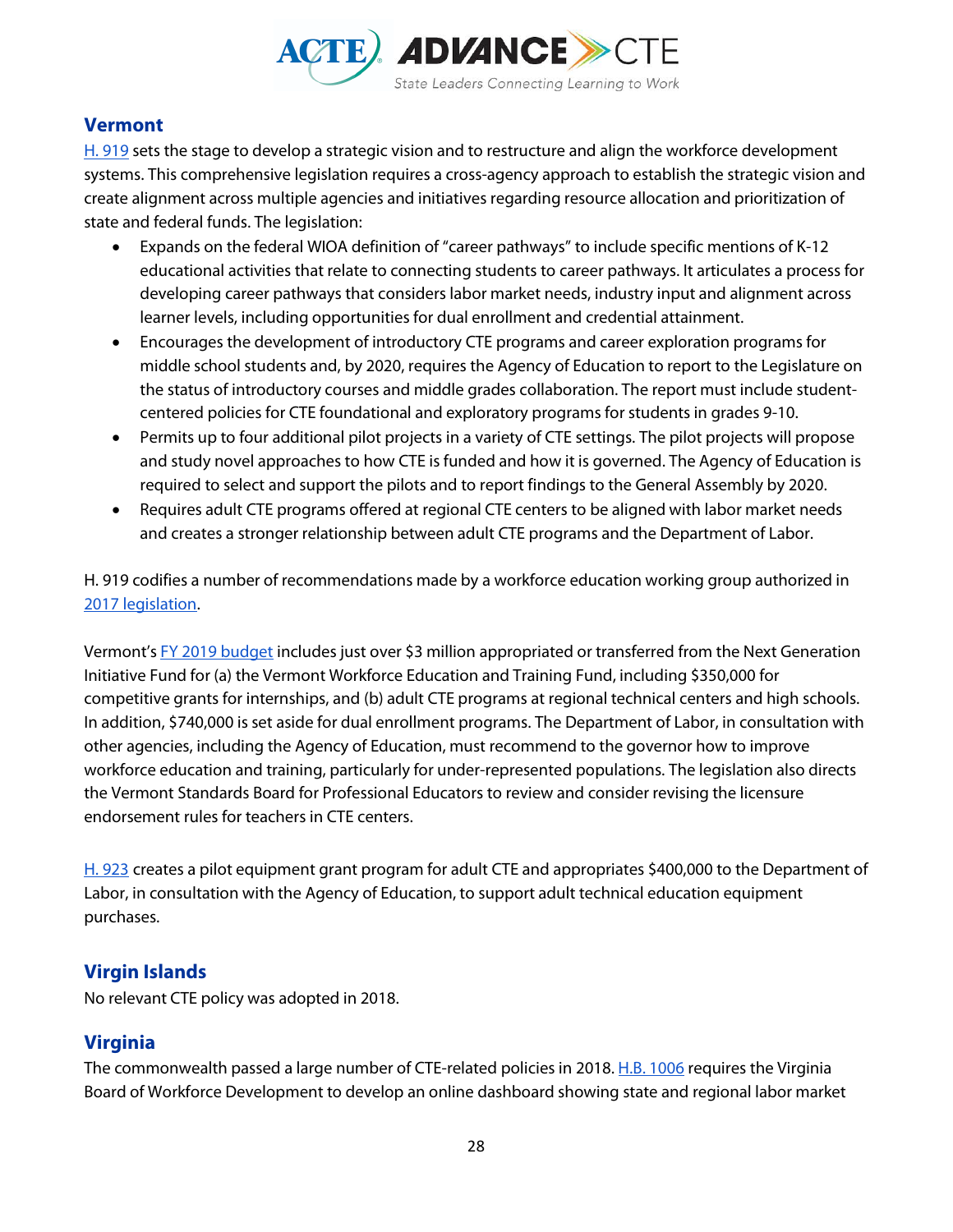

conditions, workforce supply and demand, workforce program outcomes and employment projections. The legislation also transfers responsibility for determining and publishing a list of high-demand jobs, trades and professions from the Virginia Employment Commission to the Board of Workforce Development.

[H.B. 1530](https://lis.virginia.gov/cgi-bin/legp604.exe?181+ful+CHAP0517+pdf) requires the state Board of Education to recommend to the Legislature strategies for eliminating stigma associated with CTE and related fields, such as computer science and robotics, as well as approaches for consolidating the standard and advanced diplomas into one diploma with multiple endorsements that recognize student achievement in specific subject areas.

Several other pieces of legislation addressed graduation requirements:

- [H.B. 167](http://lis.virginia.gov/cgi-bin/legp604.exe?181+ful+CHAP0482+pdf) requires the state Board of Education to establish criteria for awarding a diploma seal for STEM on Board of Education-approved diplomas. This legislation expands the scope of the diploma seal, which previously referred only to advanced mathematics and technology.
- [H.B. 329](http://lis.virginia.gov/cgi-bin/legp604.exe?181+ful+CHAP0512+pdf) amends high school graduation requirements to allow students to exceed a full course load when taking postsecondary courses that lead to a credential.
- [S.B. 664](http://lis.virginia.gov/cgi-bin/legp604.exe?181+ful+CHAP0592+pdf) permits local school divisions to waive the requirement to receive 140 clock hours of instruction in a course in order to earn a standard unit of credit, if a student has completed the course curriculum and relevant end-of-course assessment and is working toward an approved industry certification.

Gov. Ralph Northam **announced** \$600,000 in competitive grants to 16 high schools and technical centers to upgrade equipment for CTE programs. Each school or technical center will receive \$37,500 to purchase new equipment and make other necessary improvements.

[H.B. 442](http://lis.virginia.gov/cgi-bin/legp604.exe?181+ful+CHAP0139+pdf) requires the state Department of Education to develop a catalog of testing accommodations available to English language learners for assessments that satisfy the CTE credential graduation requirement and requires local school boards to notify English language learners of these accommodations.

[H.B. 632](http://lis.virginia.gov/cgi-bin/legp604.exe?181+ful+CHAP0485+pdf) requires the state Board of Education to establish content standards and curriculum guidelines for career investigation courses in elementary, middle and high school and to develop materials that ensure that students can further explore CTE in middle and high school. It also requires middle school students to take at least one course or alternative program of instruction in career investigation.

Work-based learning was another topic of policy in 2018:

• [H.B. 544](http://lis.virginia.gov/cgi-bin/legp604.exe?181+ful+CHAP0388+pdf) permits local school boards to establish High School to Work Partnerships between high schools and local businesses to create opportunities for high school students to participate in workbased learning experiences. The school board can delegate the authority to establish partnerships to local CTE administrators, in collaboration with guidance counselors. In addition, the state Board of Education, the Department of Labor and Industry, and the State Board for Community Colleges are directed to identify High School to Work Partnerships that may be eligible for exemptions from federal and state labor laws and regulations and to develop procedures to obtain those exemptions.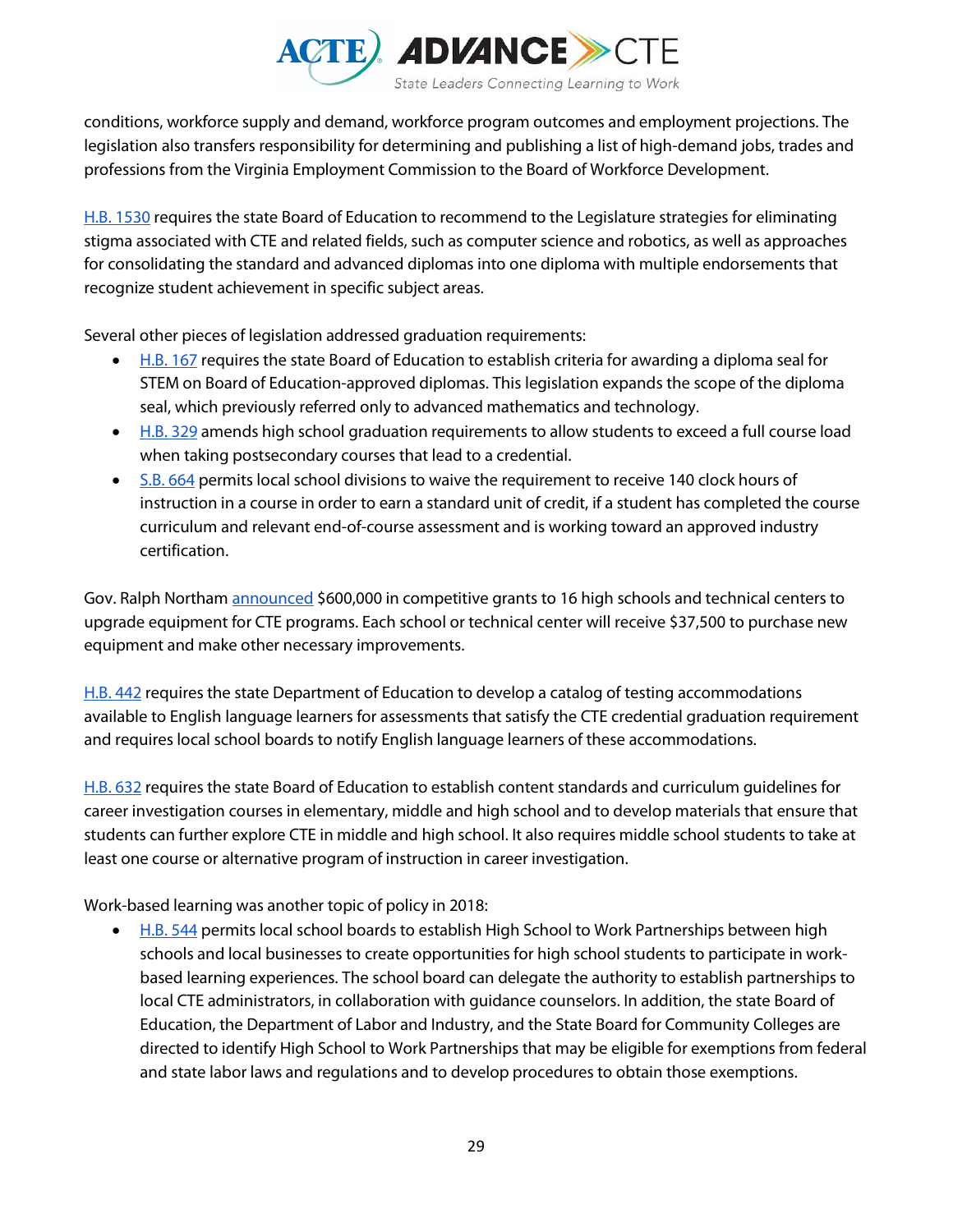

- [H.B. 399](http://lis.virginia.gov/cgi-bin/legp604.exe?181+ful+CHAP0138+pdf) requires school boards to notify students and parents about the availability of work-based learning experiences and programs leading to credentials, industry certification and licenses.
- [H.B. 129](https://lis.virginia.gov/cgi-bin/legp604.exe?181+ful+CHAP0500+pdf) modifies the worker retraining tax credit to allow credit to manufacturers that provide manufacturing orientation, instruction and training for students in grades 6-12 that is coordinated with the local school division, certified as qualified for tax credit by the Virginia Economic Partnership Development Authority, and conducted either at a manufacturing facility or at a public middle or high school. The credit equals 35 percent of the manufacturer's direct costs in providing the program, up to \$2,000 per year. The legislation also lowers the amount of tax credits that the Department of Taxation is authorized to issue each year from \$2.50 million to \$1 million.

[H.B. 3](http://lis.virginia.gov/cgi-bin/legp604.exe?181+ful+CHAP0787+pdf) requires the State Board for Community Colleges, in coordination with the State Council of Higher Education for Virginia, the Department of Education and the Virginia Association of School Superintendents, to develop quality standards for dual enrollment courses and a process for determining what type of course credit will be awarded for successful completion of dual enrollment courses.

Other legislation relevant to postsecondary CTE in the commonwealth included:

- [H.B. 919](http://lis.virginia.gov/cgi-bin/legp604.exe?181+ful+CHAP0832+pdf) calls on the Virginia Community College System to develop a 15-credit-hour Passport Program and a 30-credit-hour Uniform Certificate of General Studies Program to be offered at each comprehensive community college. The courses will be transferable to state institutions of higher education, which would be required to develop pathway maps to show community college students the courses needed for a four-year degree in a particular field of study. The legislation also requires the Virginia Community College System to create an online repository for transfer and dual enrollment agreements and directs the State Board for Community Colleges to implement an annual review process for each community college.
- In November, Gov. Northam [announced](https://www.governor.virginia.gov/newsroom/all-releases/2018/november/headline-836679-en.html) that the Virginia Community College System will be redesigning career pathways to start with skills-based courses, rather than general education courses. Colleges will compete for grants of \$100-\$500,000 each, up to \$5 million overall, in federal workforce funds to support this redesign.
- Virginia's [2018-20 biennial budget](https://budget.lis.virginia.gov/item/2018/2/HB5002/Chapter/1/128/) provides an additional \$2 million in grant funding each year for the New Economy Workforce Credential Grant Program. This program, created in 2016, covers up to twothirds of the cost of a non-credit workforce training program, requires the Board of Workforce Development to maintain a list of credentials and non-credit workforce training programs in highdemand fields, and encourages participating institutions to award academic credit for credentials earned.

## **Washington**

[S.B. 6032,](http://lawfilesext.leg.wa.gov/biennium/2017-18/Pdf/Bills/Session%20Laws/Senate/6032-S.SL.pdf) a supplemental appropriations bill, includes a provision requiring the state superintendent to ensure that CTE courses are aligned with high-demand, high-wage jobs, including removing from the approved list any courses that do not meet this criterion. In addition, the Office of the Superintendent of Public Instruction (OSPI) must make recommendations on the best methods to provide and fund vocational funding enhancement for CTE and career-connected learning through alternative learning experience courses, incorporating input from the online learning advisory committee. Funding is also set aside for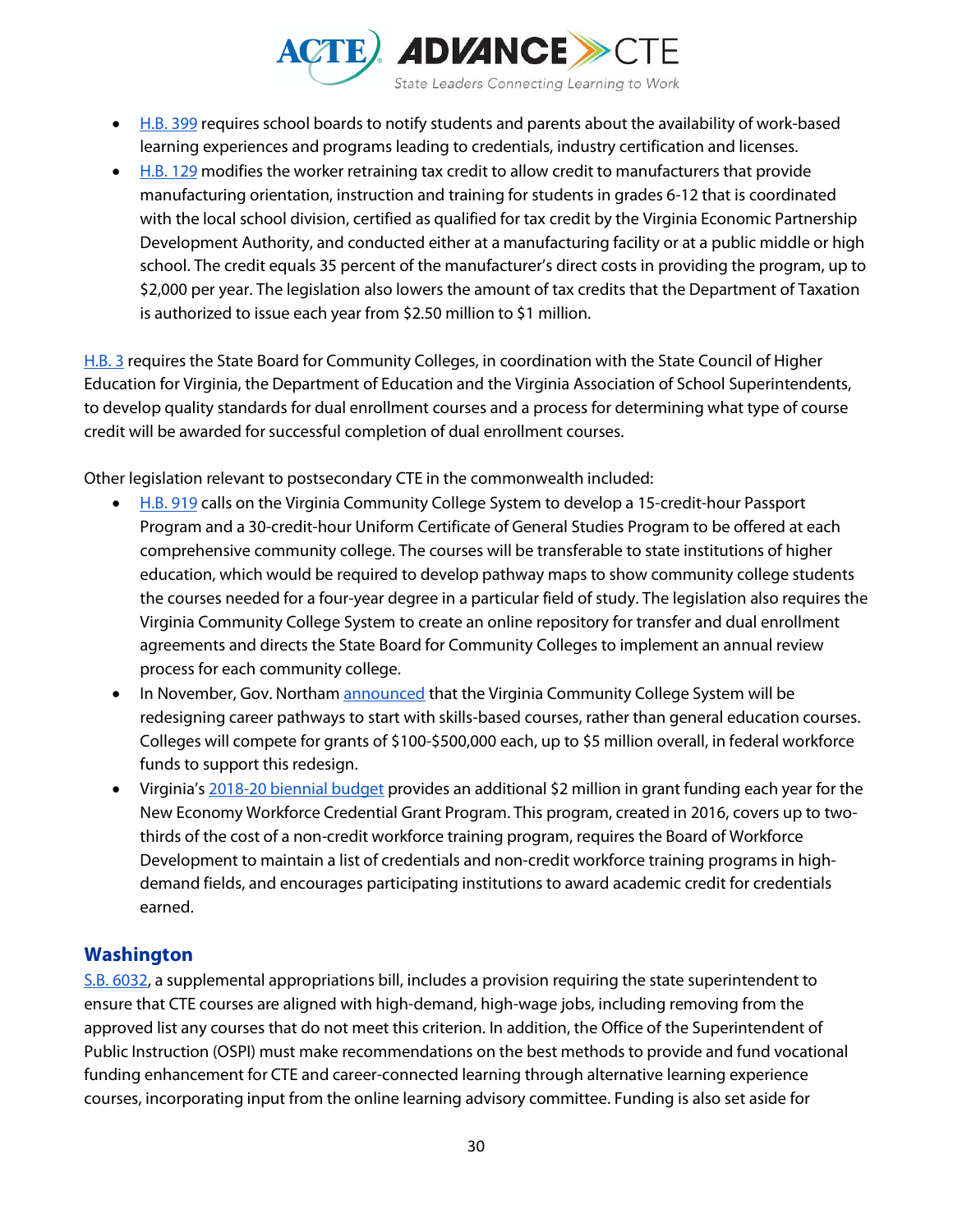

statewide implementation of the policy approved i[n S.B. 6133,](http://lawfilesext.leg.wa.gov/biennium/2017-18/Pdf/Bills/Session%20Laws/Senate/6133-S.SL.pdf) which expands the development of CTE course equivalency frameworks from equivalency for content in STEM subject areas to all academic subject areas.

[S.B. 6544](http://lawfilesext.leg.wa.gov/biennium/2017-18/Pdf/Bills/Session%20Laws/Senate/6544-S.SL.pdf) creates the Future of Work Task Force to recommend mechanisms and structures for sustainable industry-sector partnerships and to develop a policy framework for a talent development pipeline. Under the direction of the Task Force, the Workforce Training and Education Coordinating Board must research best practices, gather input from employers and non-profit organizations, identify metrics, and recommend a possible dashboard for tracking industry and talent data.

[H.B. 2685](http://lawfilesext.leg.wa.gov/biennium/2017-18/Pdf/Bills/Session%20Laws/House/2685-S.SL.pdf) calls on OSPI, the State Board for Community and Technical Colleges, and the State Apprenticeship and Training Council to promote recognized pre-apprenticeships and registered youth apprenticeships to high school students. OSPI must report to the Legislature on secondary and postsecondary CTE alignment, including recommendations for developing course equivalencies, and on increasing awareness and use of pre-apprenticeships and youth apprenticeships.

[H.B. 1600](http://lawfilesext.leg.wa.gov/biennium/2017-18/Pdf/Bills/Session%20Laws/House/1600-S2.SL.pdf) also addresses work-based learning by creating the Work-Integrated Learning Initiative to provide students with work-based learning opportunities and to create a framework for developing and replicating successful work-integrated learning approaches throughout the state. The legislation allows OSPI to contract with a state non-profit organization for a related matching grant program. To be eligible for funding, schools must provide academic curricula in a work-integrated and career-contextualized manner, with an external mentor for each student; demonstrate local business and community collaboration; reflect local labor market need; and comply with graduation requirements and High School and Beyond individualized graduation plans. In addition, OSPI is directed to convene a work-integrated learning advisory committee to analyze practices and make recommendations to increase college and career readiness statewide. The committee must include representatives from K-12 CTE programs and state community and technical colleges.

[H.B. 2686](http://lawfilesext.leg.wa.gov/biennium/2017-18/Pdf/Bills/Session%20Laws/House/2686-S.SL.pdf) expands the minimum requirements for students' individual High School and Beyond Plans to include dual credit opportunities, College Bound Scholarship information, and alternatives for satisfying graduation requirements.

Access and equity was addressed in the following 2018 policies:

- Th[e state budget](http://lawfilesext.leg.wa.gov/biennium/2017-18/Pdf/Bills/Session%20Laws/Senate/6090-S.SL.pdf) established a CTE grant program. District recipients are required to demonstrate the need for the equipment and their commitment to maintaining school facilities, including participating in the asset preservation program. Districts with a high percentage of students eligible for and enrolled in the free and reduced-price meals program will receive priority consideration. No individual grant can exceed \$100,000.
- [S.B. 6274](http://lawfilesext.leg.wa.gov/biennium/2017-18/Pdf/Bills/Session%20Laws/Senate/6274-S2.SL.pdf) establishes the Passport to Careers program to provide financial support for foster and homeless youth to pursue postsecondary education and training. The program has two pathways: the Passport to College Promise program and the Passport to Apprenticeship Opportunities program.
- [H.B. 1452](http://lawfilesext.leg.wa.gov/biennium/2017-18/Pdf/Bills/Session%20Laws/House/1452.SL.pdf) expands the Washington State Opportunity Scholarship (WSOS) to include low- and middleincome students working toward a STEM or health care professional-technical certificate or degree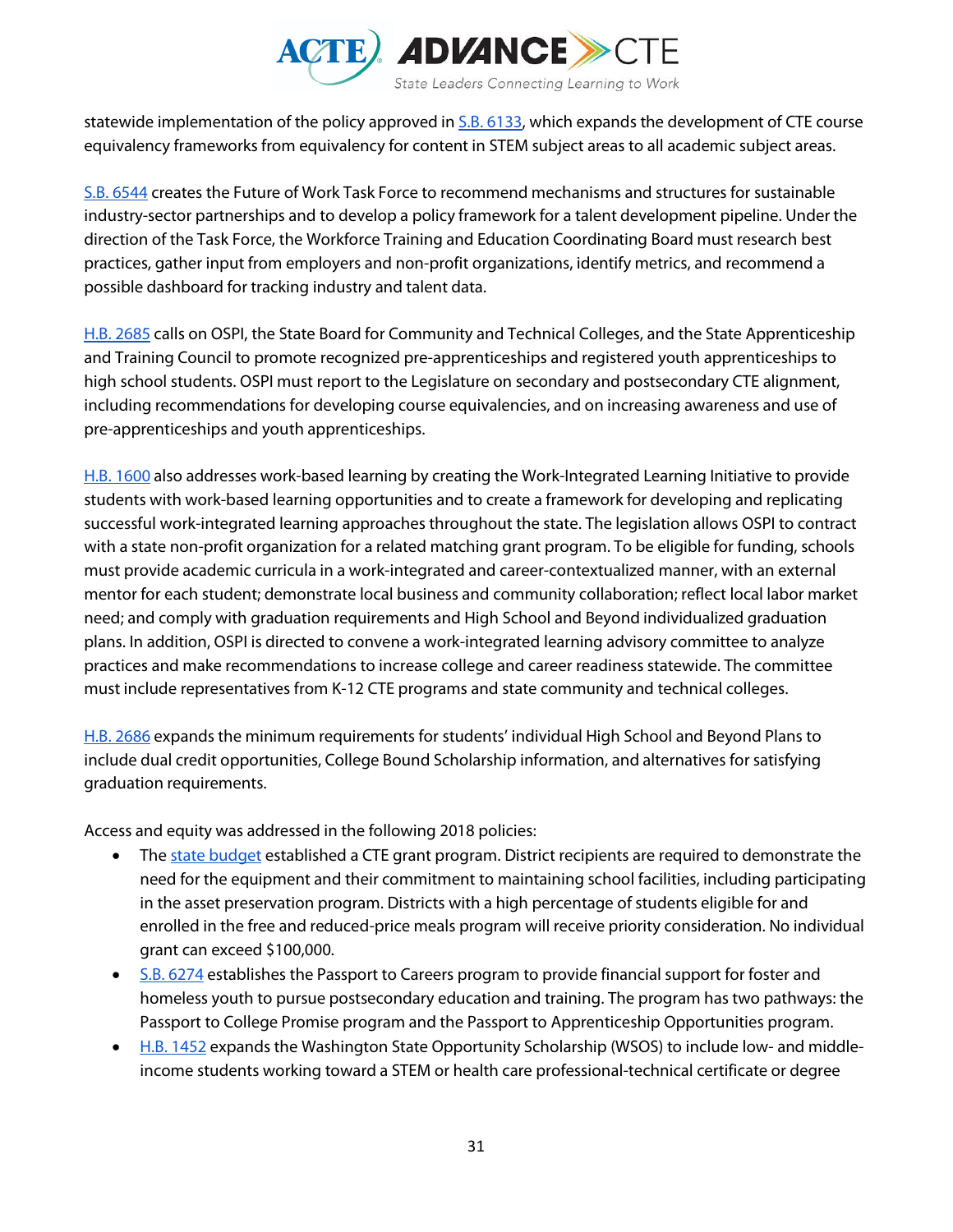

approved by the State Board for Community and Technical Colleges. Previously, the WSOS program was limited to students pursuing bachelor's degrees.

## **West Virginia**

No relevant CTE policy was adopted in 2018.

## **Wisconsin**

[A.B. 745](https://docs.legis.wisconsin.gov/2017/related/acts/273.pdf) enables a high school senior to begin the first year of an apprenticeship during his or her final year of high school, if the school district certifies that the student is on track to graduate and that the proposed training schedule will not delay the student's completion of graduation requirements. In addition, the district must award credit for the hours of instruction and on-the-job training completed during the academic year.

The University of Wisconsin (UW) System's plan to [restructure](https://uwm.edu/uw-colleges-restructuring/news-release-uw-system-restructuring-is-given-seal-of-approval-by-the-higher-learning-commission-june-29-2018/) UW Colleges and UW-Extension was approved by the Higher Learning Commission. The 13 two-year campuses formerly known as UW Colleges will transition to being branch campuses of seven of the UW System's four-year comprehensive or research institutions. The UW Colleges will cease to operate as an independently accredited institution, and UW-Extension, a nonaccredited entity within the UW System, will be dissolved as a separate operational unit. Restructuring will take place from 2018 to 2020.

[A.B. 872](http://docs.legis.wisconsin.gov/2017/related/acts/336.pdf) expands the criteria for CTE incentive grants to include public safety programs that prepare firefighters and emergency medical personnel. Previously, incentive grants of \$1,000 for each student who attained a high school diploma and completed an approved industry certification program were available only for programs in occupations in which Wisconsin faces workforce shortages.

## **Wyoming**

[S.F. 29](https://www.wyoleg.gov/2018/Enroll/SF0029.PDF) adds computer science and computational thinking to the state educational program. A computer science course may now count as a science course for high school graduation requirements and may count as either a science course or an additional math course for the Hathaway Success Curriculum scholarship program. Standards must also be developed, approved and implemented by the 2022-23 school year.

Relatedly, the Wyoming Department of Education launched **Boot Up Wyoming 2022**, an initiative to implement computer science in all Wyoming schools. Boot Up Wyoming 2022 will assess the needs and costs of offering computer science, ensure teacher training and professional development, and facilitate the development of statewide standards.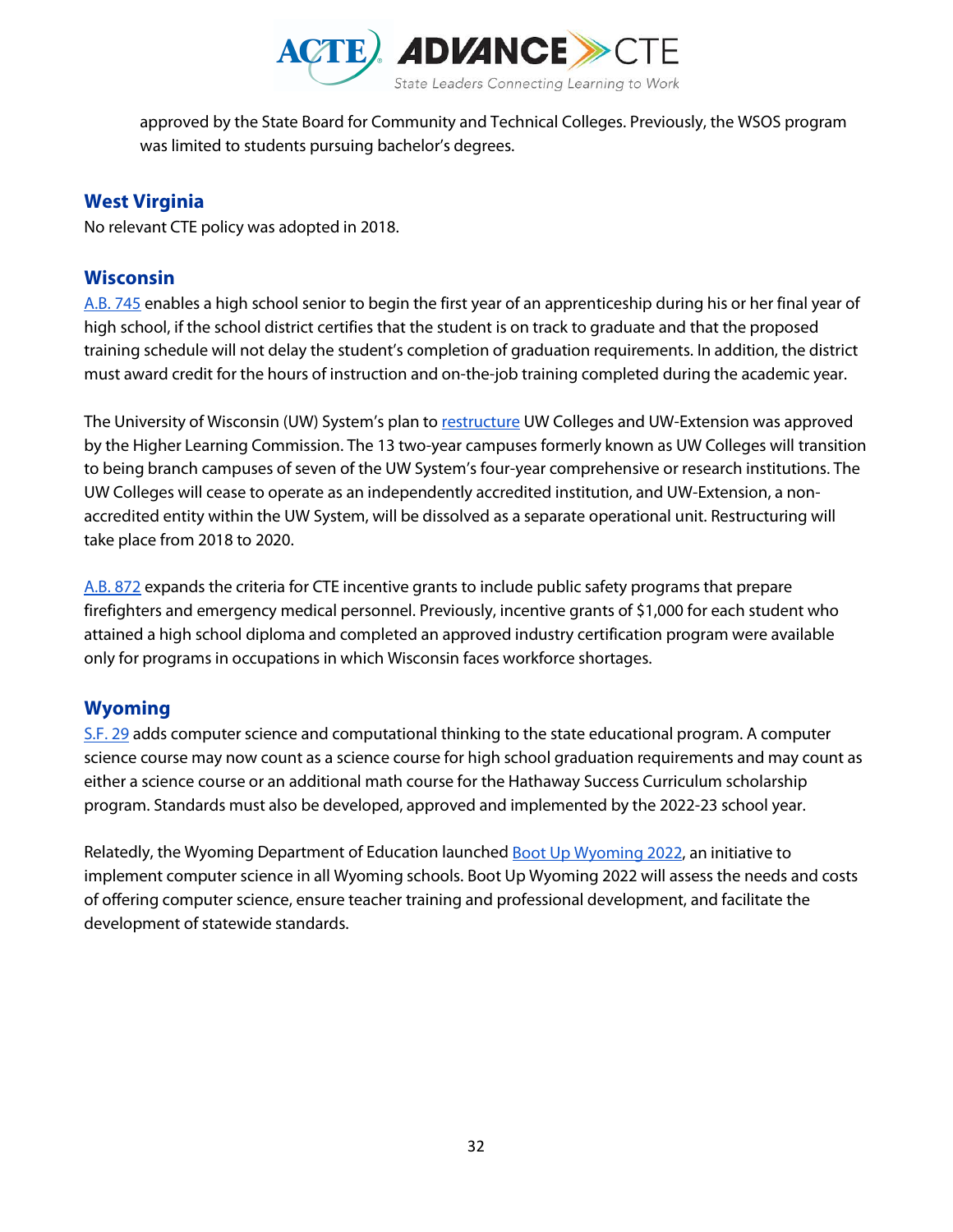

## **Methodology**

The policy activities included in this report were compiled through a comprehensive national scan, drawing on information from numerous sources. Policies were identified and catalogued using government websites and media stories and were augmented by compilations such as those prepared by the Education Commission of the States and the National Association of State Budget Officers. Once compiled, the information was distributed to State CTE Directors for review, and any feedback received was included in this final report.<sup>[4](#page-33-3)</sup>

For the purposes of this report, policy activity was defined to be an action by state policymakers, including the state legislature, the board of education, the state education agency, the higher education authority, the governor's office or any other state-level agencies, or a ballot initiative approved by voters. Although several national career readiness initiatives, such as New Skills for Youth, are currently underway across the states, involvement in these initiatives was not included unless it spurred notable state policy change.

To be included in this report, policies must have been passed during the 2018 calendar year, have statewide impact, and be related to career readiness or CTE within the state. This report is designed to be value neutral. Inclusion of a specific policy or action is for informational purposes and does not reflect any judgment regarding the quality or strength of that policy. Policies that went into effect in 2018 but were passed in prior years were not included. However, if a state took meaningful action to implement in 2018 a policy passed earlier — for instance, a state board action approving new graduation requirements in 2018 in response to legislation enacted in 2017 — that 2018 action was included.

Policies tagged as STEM are those that reference science, technology, engineering and math education explicitly. While several states passed policies in 2018 related to computer science education, which is sometimes classified as STEM education, these policies were tagged separately.

Policies were tagged as funding if they authorized new or increased funding or if they decreased funding for a specific program. Funding policies were not included if they were implemented in 2018 but were authorized in prior years, unless those policies repurposed or restructured existing funds in a way that affected CTE and career readiness. Policies that funded one or a small group of local programs or institutions with limited reach were not included.

Please note that some policies did not fall into any category but are still included in the state-by-state section.

While we made extensive efforts to verify the completeness and accuracy of this report, should discrepancies be noted, we would be happy to correct them at any time. Please contact Brianna McCain [\(bmccain@careertech.org\)](mailto:bmccain@careertech.org) or Catherine Imperatore [\(cimperatore@acteonline.org\)](mailto:cimperatore@acteonline.org).